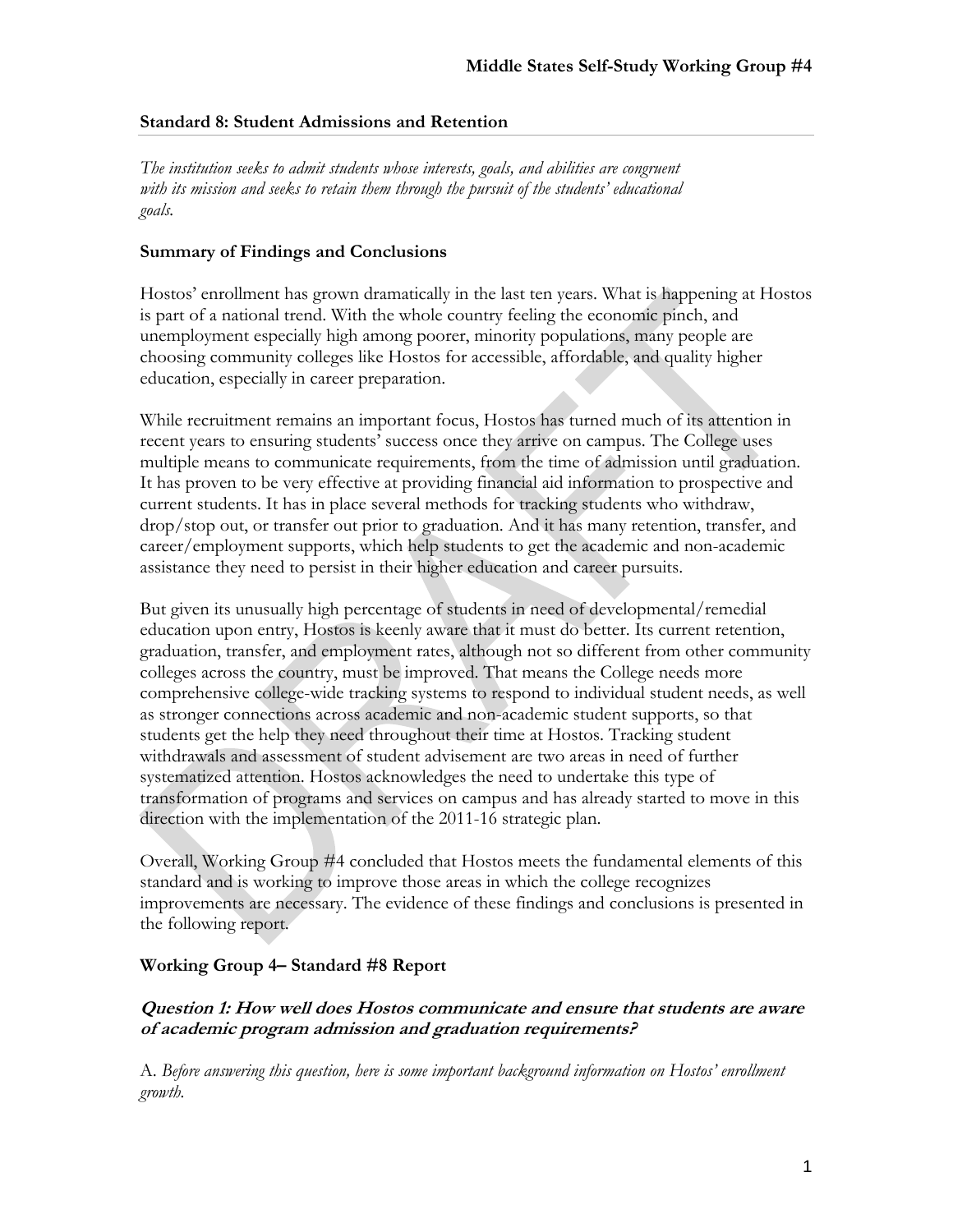Over the past 10 years, enrollment at Hostos has almost doubled, from 3,118 to 6,187 students, with about a 25 percent increase in the number of full-time equivalent (FTE) students  $(D^*)$ . Headcount enrollment peaked above 7,000 in 2011-12. Similarly, in the past five years, community colleges in CUNY have experienced a 23.5 percent increase in headcount enrollment, and a 32.2 percent increase in FTE. (D – CUNY OIRA website).

Table 8.1 below helps put this growth into perspective. Bottom line, Hostos' growth outpaces the national trend of enrollment growth at community colleges over the last decade.

|                               |                             | . .        |
|-------------------------------|-----------------------------|------------|
|                               | <b>Headcount Enrollment</b> | <b>FTE</b> |
| <b>Fall 2000</b>              | 5,697,388                   | 3.241.344  |
| <b>Fall 2008</b>              | 6,640,344                   | 3.922.287  |
| % change                      | 16.6%                       | 21.0%      |
| $\sim$<br>__ _ _<br>.<br>$ -$ | .<br>.                      |            |

|  |  | T 8.1: Total National Enrollment in U.S. Community Colleges |  |  |
|--|--|-------------------------------------------------------------|--|--|
|  |  |                                                             |  |  |

Source: Digest of Education Statistics, U.S. Department of Education

*B. Hostos communicates admissions and graduation requirements in a variety of ways – and it has strengthened related communications efforts in recent years.* 

As detailed in Table 8.2 which follows, the Admissions Office informs prospective and continuing students of admissions and graduation requirements in multiple ways. And evidence exists that the College is effectively reaching students. For example, 70% of fall 2009 students received early academic advisement.

In recent years, Hostos has strengthened its methods to communicate admissions and graduation requirements. For example:

- In 2009, CUNY put in place the Hobson's Client Relationship Management System (CRM), a higher education communication tools used to facilitate electronic communications with prospective and registered students. Using multiple forms of communication, this allows the college to manage students from inquiry through application and enrollment (e.g., through sending follow-up compliance emails), increasing its capacity to efficiently and effectively track student progress and provided targeted outreach to certain student cohorts (e.g. ASAP, Hostos Success Academy) as needed.
- Since Fall 2009, the Academic Achievement Department has conducted new student orientations and early advisement for first-semester students (freshmen and transfer students. The orientations include a wide range of topics and issues including: college mission; college administration and structure; availability of services; graduation requirements (i.e., CUNY skills tests, writing intensive courses, etc.); classroom expectations (checking syllabus, buying and bringing books; meeting course assignment deadlines, etc.); and academic calendar (including withdrawal dates, holidays, and so on). These orientations also include 'family orientations' so that family members (most of whom have little or no familiarity with higher education) can better understand what will be expected from the student attending.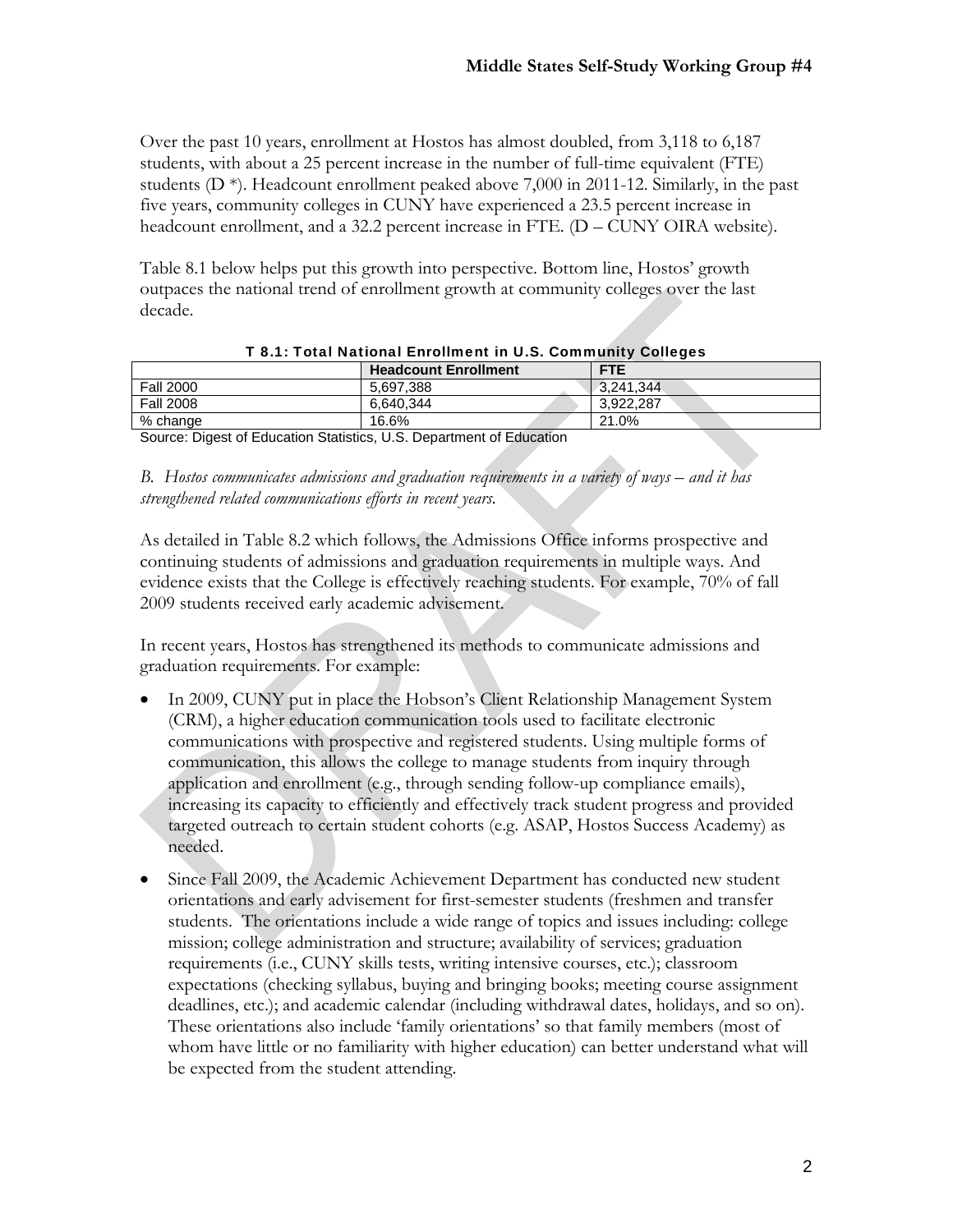Since the fall of 2006, all students seeking admissions to Allied Health degree programs must sign a contract stating they understand the specific admissions and graduation requirements for that program.

| <b>Method of</b><br><b>Communications</b>                                                            | <b>What is Shared</b>                                                                                                                                                                                         | <b>Evidence of Scope of Student Outreach</b>                                                                                                              |
|------------------------------------------------------------------------------------------------------|---------------------------------------------------------------------------------------------------------------------------------------------------------------------------------------------------------------|-----------------------------------------------------------------------------------------------------------------------------------------------------------|
| Website                                                                                              | Information on admissions,<br>financial aid, course schedules                                                                                                                                                 | Average of about 110,000 visitors per year<br>since 2006                                                                                                  |
| College Catalog (print<br>and online)                                                                | All current catalog information,<br>including degree requirements,<br>course offerings, policies, etc.                                                                                                        | Hard copy given to incoming freshmen upon<br>registration (until 2008); also available online                                                             |
| <b>Admissions Checklist</b>                                                                          | Details on what students need to<br>be ready for registration,<br>including application, testing,<br>residency, and immunization<br>requirements                                                              | Given to prospective applicants<br>2,000 visitors a month to admissions office<br>(as per daily sign-in log in the Admissions<br>Satellite)               |
| Admissions Brochure -                                                                                | Provides snapshot of college -<br>including the Mission statement,<br>overview of admissions<br>requirements, costs,<br>faculty/student ratio, student<br>demographic information,<br>facilities and programs | Distributed at college fairs, open houses,<br>walk-ins to the admissions office $-2,000$ -<br>10,000 distributed each admission cycle                     |
| One-on-One Assistance<br>with Applications<br>(English and Spanish)                                  | Help with CUNY online<br>application                                                                                                                                                                          | Average of 2,100 (30%) applications<br>processed in house per year since 2008. (as<br>per the Admissions intake tally).                                   |
| <b>Admissions Seminars</b>                                                                           | Guide students through<br>admissions process and prepare<br>them for registration                                                                                                                             | Since Fall 2006, 50% of all registered new<br>students attended a seminar (per Seminar<br>attendance logs)                                                |
| Hobson's Client<br>Relationship<br>Management (CRM)<br>(Hostos' electronic<br>communications system) | Information on admissions,<br>testing, financial aid; sends<br>follow up compliance e-mails.                                                                                                                  | Over 50,000 e-mails sent per semester,<br>streamlining the admissions process. (as per<br>Hobson's Reports)                                               |
| Academic Achievement<br>Department - New<br><b>Student Orientations</b>                              | For all first-semester students<br>(freshmen and transfer) – to<br>assist with initial registration,<br>helping students navigate<br>academic requirements                                                    | Since the Fall 2009 semester, 3,651 (70%)<br>of the total 5,426 students who enrolled<br>received early academic advisement (Per<br>Academic Achievement) |
| Admissions process for<br>all Allied Health<br>Programs                                              | Students sign contracts<br>indicating that they understand<br>admission and graduation<br>requirements                                                                                                        | Contracts were implemented in fall 2006 and<br>are required of all Allied Health students                                                                 |

T 8.2: Snapshot of Outreach and Communications re: Admissions/Graduation Reqs

*C. Students report satisfaction with communications methods on admissions and graduation requirements.* 

Based on results from the 2010 Student Experience Survey (SES), students at Hostos show satisfaction with the admissions process. In that survey, 70 percent of the respondents indicated that they were either 'Satisfied' or 'Very Satisfied' with the Admissions process, compared to 63 percent for all CUNY community colleges. Similarly, 67 percent of the respondents were either 'Satisfied' or 'Very Satisfied' with Hostos' new student orientation, compared to 62 percent for all CUNY community colleges. (Table 9D, page 80, 2010 Student Experience Survey, www.oira.cuny.edu)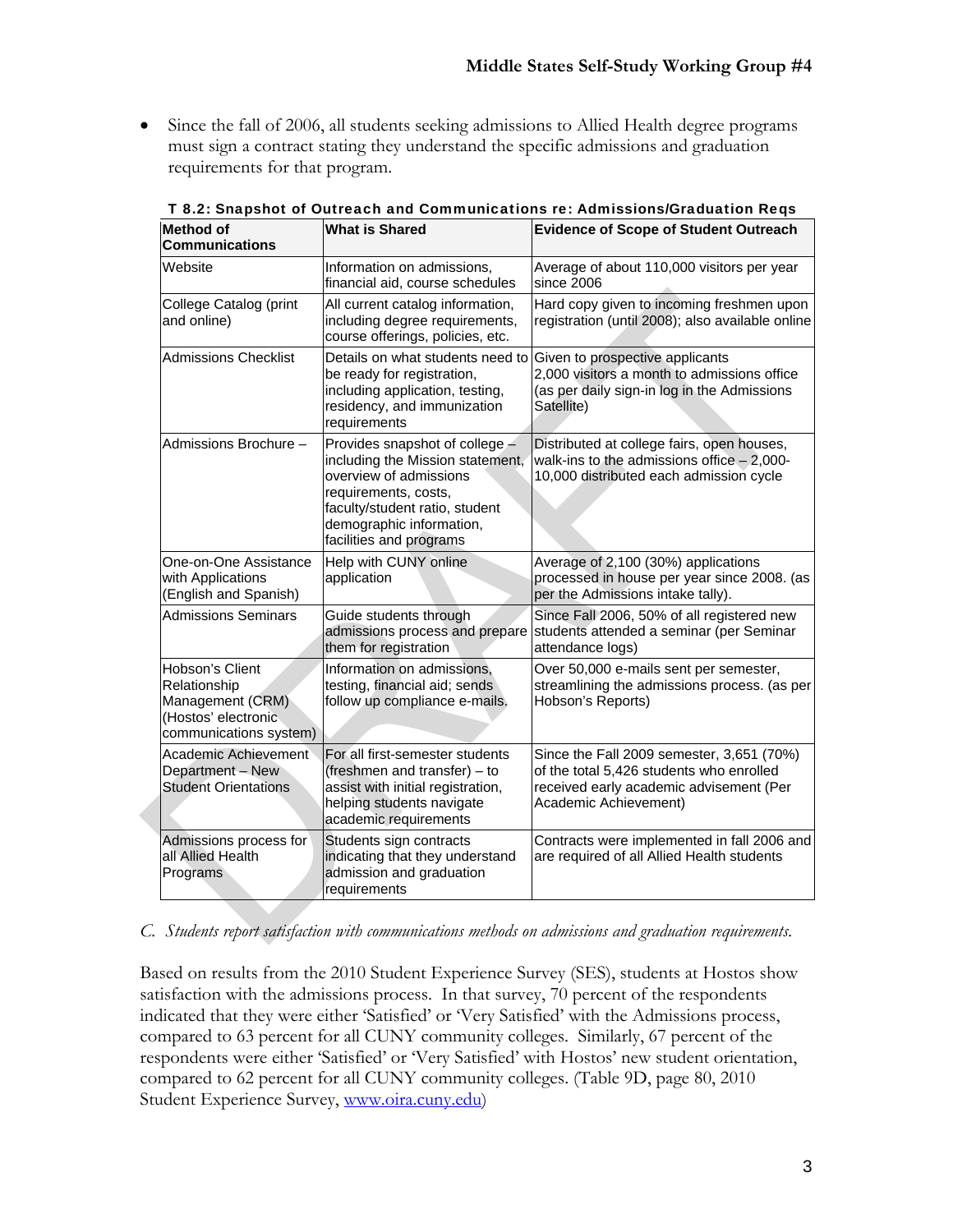## **Question 2: How effectively does Hostos communicate information and advice regarding financial aid, scholarships, grants, loans and other sources of tuition assistance to ensure that prospective and current students are able to enroll at the college?**

#### *A. Most students come to Hostos in need of financial aid, and the College helps make sure they get it.*

Since about 85% of Hostos' degree students are eligible for federal or state aid each academic year, the college takes seriously its role in helping students access tuition assistance. And it has done so with great success. Each year, more than 94% of Hostos' registered degree student population receives some form of tuition assistance. For example, in fall 2010, 5,673 of the more than 6,000 total registered degree student population received some kind of financial assistance  $(D^*)$ . Types of financial aid available are indicated in Table 8.3 below.

|                             |            | <b>Fall 2010</b>                        | Fall 2011 (prelim) |                                         |  |
|-----------------------------|------------|-----------------------------------------|--------------------|-----------------------------------------|--|
| Source of Assistance        | Recipients | <b>Percent of Student</b><br>Enrollment | Recipients         | <b>Percent of Student</b><br>Enrollment |  |
| <b>CASH</b>                 | 1,022      | 15.72%                                  | 1,457              | 21.88%                                  |  |
| CASH & FIN, AID             |            |                                         |                    |                                         |  |
| (Scholarship, Grants, etc.) | 555        | 8.54%                                   | 543                | 8.15%                                   |  |
| AMS (Sallie Mae)            | 107        | 1.64%                                   | 104                | 1.56%                                   |  |
| TAP & PELL                  | 1,975      | 30.39%                                  | 1,952              | 29.31%                                  |  |
| PELL & SEOG                 | 1.985      | 30.54%                                  | 2,451              | 36.80%                                  |  |
| <b>LOANS</b>                | 388        | 5.97%                                   | 135                | 2.02%                                   |  |
| <b>TOTAL ASSISTED</b>       | 5.010      | 92.80%                                  | 5,185              | 77.84%                                  |  |

#### T 8.3: Summary of Student Financial Assistance

\*preliminary data

Source: Hostos Business Office analysis, fall 2011

#### *B. Hostos employs a variety of methods to communicate tuition assistance information.*

Because financial aid information is communicated in the context of admissions, almost all of the methods to communicate financial aid are the same as those used to communicate admissions and graduation requirements. See Table 4.1 for methods of communication. However, Hostos' Office of Financial Aid has its own Financial Aid website where comprehensive information on financial aid sources and application processes and procedures can be found. Since the 2008-09 academic year, the number of visits to the Financial Aid website has increased by 44.6 percent, from 125,045 hits to 108,818 hits in the 2010-11 academic year. The Division of Student Development and Enrollment Management has also created a Financial Aid Microcomputer Lab where students file their Financial Aid applications online, with an SDEM staffperson available to assist them. Students are using the micro-lab and students rate the micro-lab services as high quality. More than 6,700 students used the Microlab in 2010-11. Of the 780 students who completed the 2009-10 Microlab user survey, 93 percent rated the services excellent to good.

The Office of Financial Aid also conducts an annual Counter Services Survey that queries students on a series of issues, from how students found out about financial aid to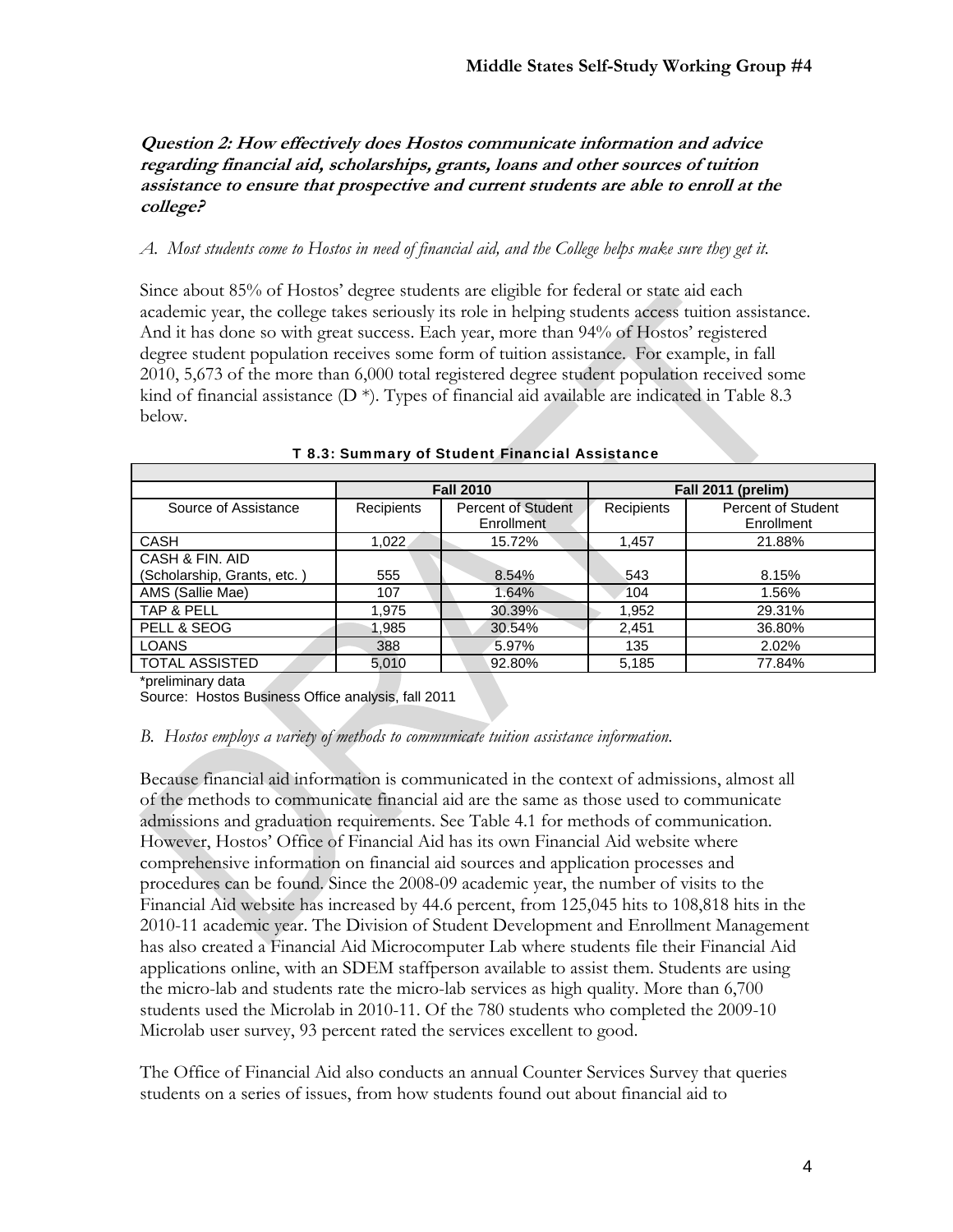perceptions on the quality of financial aid services. See Appendix 8.1 for a sample question and aggregate student response.

# *C. Evidence exists that students feel they are getting the tuition assistance information they need.*

The results for the 2010 Student Experience Survey (Table 9D, page 80) show that 66 percent of respondents were 'Satisfied' or 'Very Satisfied' with the financial aid services at Hostos, compared to 59 percent for all CUNY community colleges. Results for the 2008 SES show that 63 percent of the respondents were 'Satisfied' or 'Very Satisfied' with the financial aid services at Hostos, compared to 54 percent for all CUNY community colleges.

In addition, as shown in Table 8.4, below, the number of visits to the Financial Aid Micro-Lab has been increasing in each of the past four academic years.



**Question 3: Given that first year retention is a major challenge at Hostos, how well does the college assist prospective and current students to transition into college life and college-level work during their freshman year?** 

*A. First-year retention is a major challenge and Hostos has in place academic and non-academic programs and services to address it.* 

Helping students to navigate the first year of college is a primary challenge for community colleges like Hostos with large numbers of remedial students that must spend significant time and money on developmental courses. (Bueschel, 2009, Barr and Schuetz, 2008, Bailey et al, 2010). Studies increasingly show high stop out/dropout rates in the first year, with many colleges losing students before a second term of enrollment. (Community College Survey of Student Engagement, 2007).

In the last decade, Hostos has, on average, lost about 40 percent of its entering freshmen in their first year. According to the Hostos OIR presentation "Retention Analysis of Fall 2008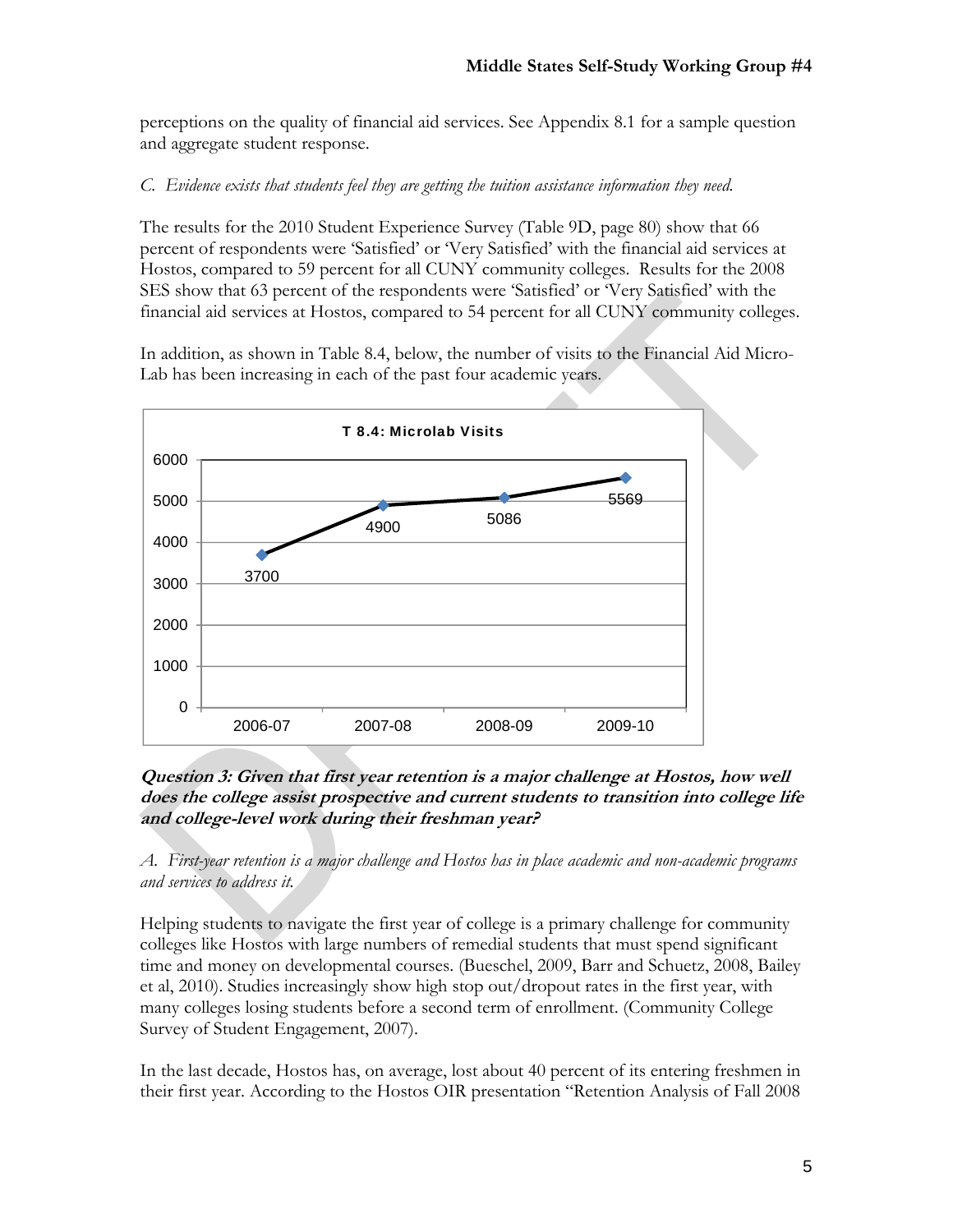Freshmen," the most common academic reasons students leave Hostos prior to graduation is their inability to pass their CUNY skills tests  $(D^*)$ . And students leave for a number of non-academic reasons, including family problems, medical issues, and employment and financial issues.

Below is a listing of existing academic supports and non-academic supports aimed at enhancing first-year success and reducing attrition. The primary objectives of these services and programs are in line with the CUNY Vision Statement for Student Affairs: "to support students' academic achievement and persistence leading to graduation; to provide opportunities for career development; to enhance students' intellectual, aesthetic, and social growth; to facilitate critical thinking skills; and to promote civic responsibility." (D – excerpt from CUNY Vision Statement for Student Affairs adopted in 1997 by the CUNY Board)

As the last column of Table 8.5 below indicates, these and other activities have helped many students strengthen their academic skills and overall college readiness.

|                                                         | Academic and Non-Academic: Key Examples                                              |                                                                                    |  |  |  |  |  |  |  |
|---------------------------------------------------------|--------------------------------------------------------------------------------------|------------------------------------------------------------------------------------|--|--|--|--|--|--|--|
| <b>Retention Support</b><br><b>Program/Activity</b>     | <b>Who is Eligible</b>                                                               | <b>Expected Outcomes from Student</b><br><b>Participation</b>                      |  |  |  |  |  |  |  |
|                                                         | <b>Academic Retention Supports - Examples</b>                                        |                                                                                    |  |  |  |  |  |  |  |
| <b>Student Orientation</b><br>(new in fall 2010)        | Newly admitted students                                                              | Improved student college readiness<br>and acculturation                            |  |  |  |  |  |  |  |
| <b>SDEM Auxiliary</b>                                   | First year freshmen, second semester                                                 | Enhanced identification, tracking,                                                 |  |  |  |  |  |  |  |
| <b>Advisement Team</b>                                  | probation and readmission students                                                   | interventions, and retention for high<br>risk students                             |  |  |  |  |  |  |  |
| <b>SDEM Academic</b><br>Achievement                     | Prospective students and first-year<br>student TAP applicants                        | Enhanced transition to college                                                     |  |  |  |  |  |  |  |
| (advisement and 1 <sup>st</sup><br>semester monitoring) |                                                                                      | Early advisement for incoming<br>students                                          |  |  |  |  |  |  |  |
|                                                         |                                                                                      | Earlier referrals to pre-college<br>immersions                                     |  |  |  |  |  |  |  |
|                                                         |                                                                                      | Improved TAP eligibility through<br>academic advisement compliance                 |  |  |  |  |  |  |  |
| SDEM SSD 100                                            | Freshmen Liberal Arts majors                                                         | Enhanced transition to college                                                     |  |  |  |  |  |  |  |
| (freshmen experience<br>course)                         |                                                                                      |                                                                                    |  |  |  |  |  |  |  |
| Hostos Academic<br>Learning Center<br>Workshops         | Entering students, students failing<br>skills tests                                  | Improved basic skills readiness and<br>improved academic performance in<br>courses |  |  |  |  |  |  |  |
| <b>Immersion Programs</b>                               | Newly admitted students who have<br>tested into developmental/ remedial<br>course(s) | Improved basic skills readiness                                                    |  |  |  |  |  |  |  |
| <b>Hostos Success</b><br>Academy                        | Entering triple remedial students                                                    | Improved basic skills readiness -<br>reading, writing, math                        |  |  |  |  |  |  |  |
| (learning community)                                    |                                                                                      |                                                                                    |  |  |  |  |  |  |  |

T 8.5 Snapshot of Hostos Retention Supports for First-Year Students Academic and Non-Academic: Key Examples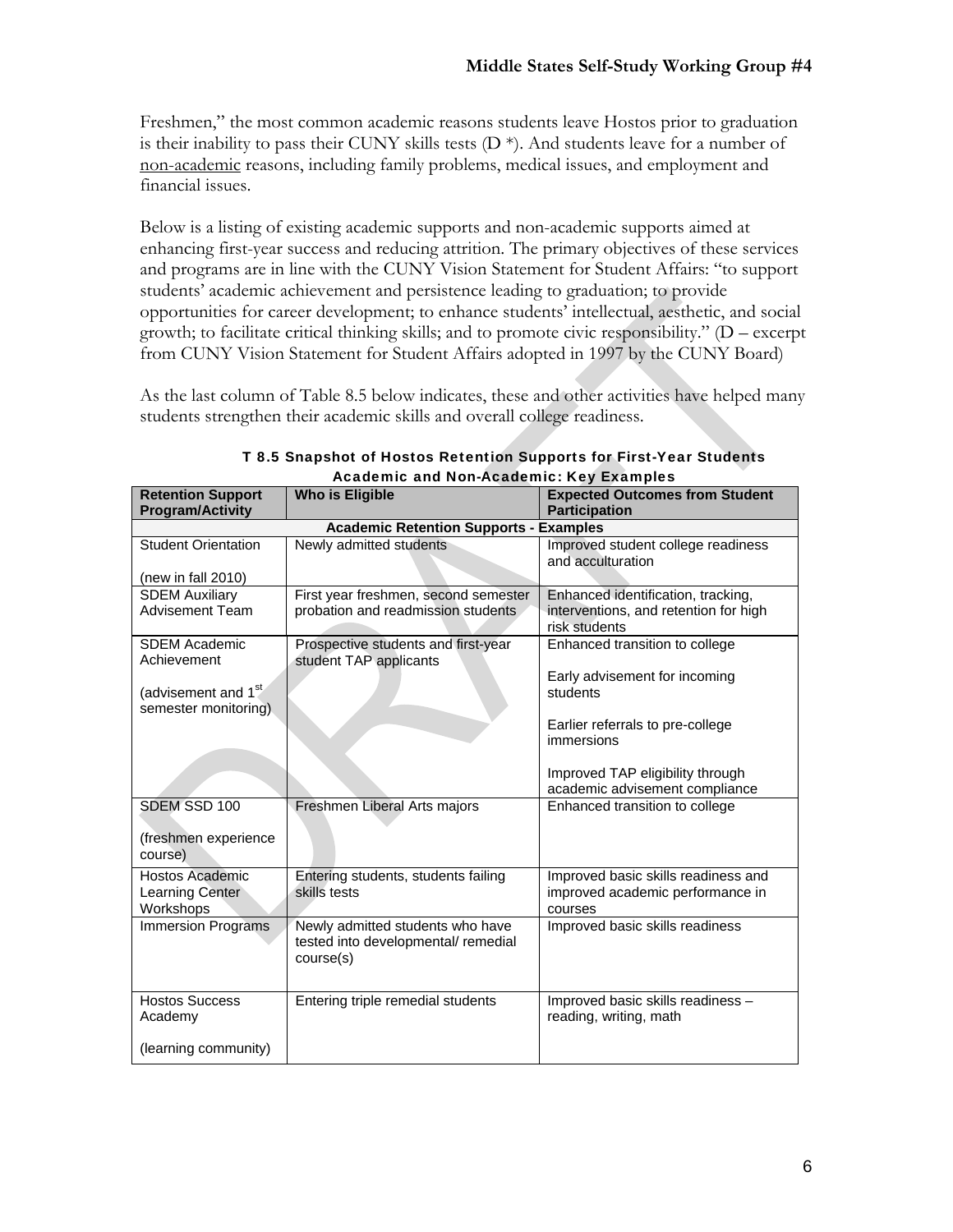| <b>Retention Support</b><br><b>Program/Activity</b>                                                        | Who is Eligible                                                                                            | <b>Expected Outcomes from Student</b><br><b>Participation</b>                                                                                                                                                         |
|------------------------------------------------------------------------------------------------------------|------------------------------------------------------------------------------------------------------------|-----------------------------------------------------------------------------------------------------------------------------------------------------------------------------------------------------------------------|
| <b>College Enrichment</b><br>Academy<br>(learning community -<br>offered 2005 - 2010<br>with Title V grant | Students with less than 30 academic<br>credits and failing the CUNY<br>reading/writing basic skills tests? | Improved basic skills readiness -<br>reading and writing                                                                                                                                                              |
| support)<br>Freshmen Academy<br>(learning community)                                                       | All entering freshmen with remedial<br>needs                                                               | Improved basic skills readiness                                                                                                                                                                                       |
| <b>ASAP</b>                                                                                                | New non-remedial students                                                                                  | Graduation in 3 years                                                                                                                                                                                                 |
| (learning community)                                                                                       |                                                                                                            | Improved student GPA                                                                                                                                                                                                  |
|                                                                                                            | <b>Non-Academic Retention Supports - Examples</b>                                                          |                                                                                                                                                                                                                       |
| <b>SDEM Single Stop</b><br><b>USA</b><br>(financial support)<br>services)                                  | All students including freshmen                                                                            | Increased access to support for social<br>and financial services (e.g., food<br>stamps, Medicaid, housing assistance,<br>free tax prep)<br>Increased financial literacy through<br>workshops and financial counseling |
| Student Athlete and<br><b>Graduation Effort</b><br>(SARGE)                                                 | All student athletes                                                                                       | Improved academic performance and<br>progress                                                                                                                                                                         |

# *B. Data shows first-year retention is improving.*

Table 8.6 below summarizes the relevant retention data for Hostos over the past five academic years. The one year fall-to-fall retention rate for first-time freshmen has shown an increasing pattern over the past several years. As detailed in the table below, concerted efforts have culminated in increased retention rates for all three of the analyses that are regularly conducted.

In addition, some preliminary analyses have suggested that the one semester retention rate for students who participated in the New Student Orientation in Fall 2010 had a higher oneterm retention rate than new students who did not attend the New Student Orientation.

|                              | <b>Fall 2006</b> | <b>Fall 2007</b> | <b>Fall 2008</b> | <b>Fall 2009</b> | <b>Fall 2010</b> |
|------------------------------|------------------|------------------|------------------|------------------|------------------|
| One Year Fall-to-Fall        |                  |                  |                  |                  |                  |
| Retention Rate (First-Time)  | 57.8             | 60.5             | 57.0             | 63.2             | 63.7             |
| Freshmen)                    |                  |                  |                  |                  |                  |
| One Semester Retention       |                  |                  |                  |                  |                  |
| Rate (First-Time)            | 79.5             | 79.1             | 76.0             | 80.3             | 82.8             |
| Freshmen – fall to spring)   |                  |                  |                  |                  |                  |
| One Semester Retention       |                  |                  |                  |                  |                  |
| Rate (All Students - fall to | 73.3             | 69.8             | 72.8             | 75.0             | 74.7             |
| spring)                      |                  |                  |                  |                  |                  |

# **T 8.6: Summary of Retention Data for Hostos Community College**

*Source: Hostos OIR*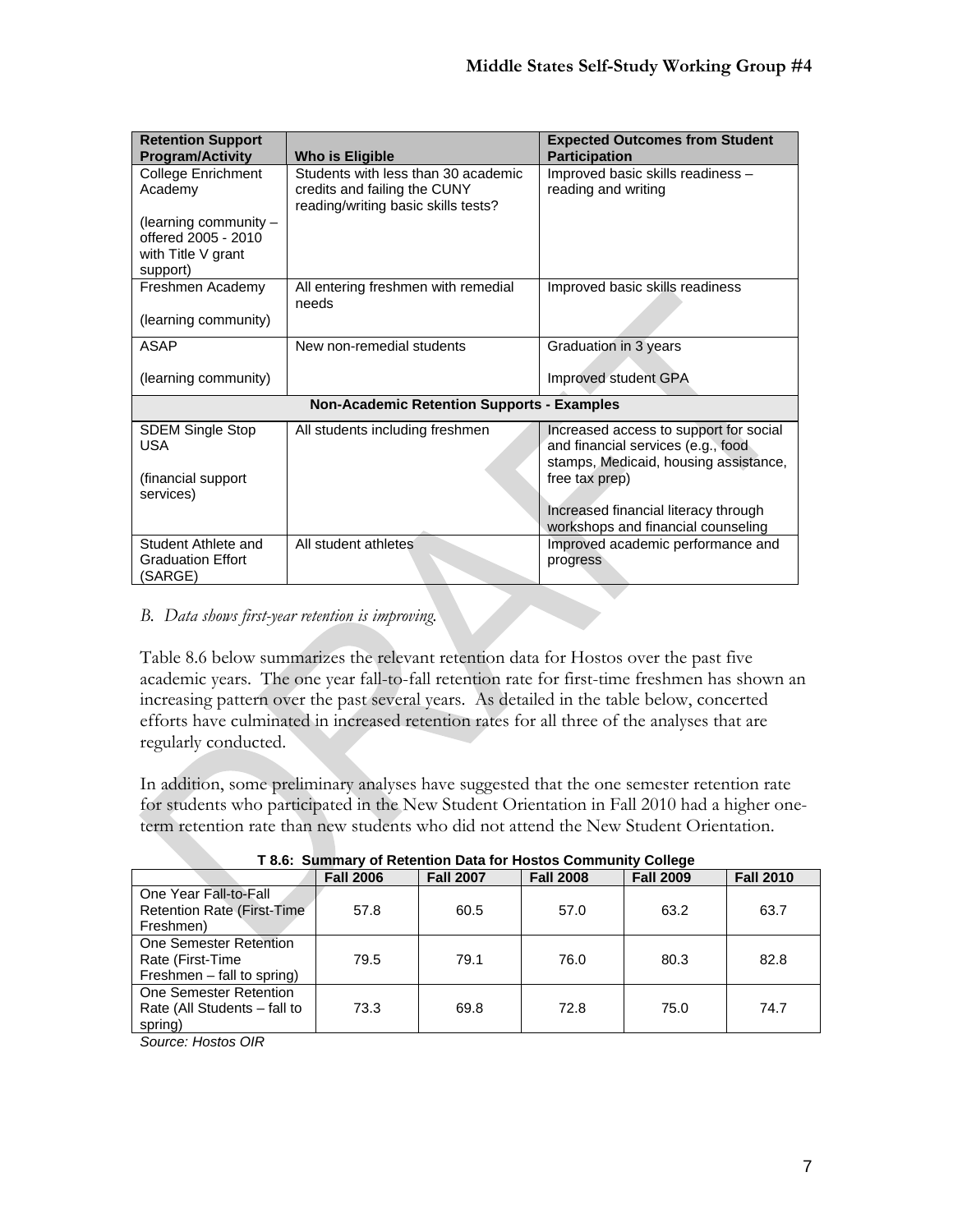*C. Hostos is developing ways to strengthen coordination across programs and services to more dramatically improve retention outcomes.* 

Retention rates are improving, but more work needs to be done to get them even higher.

Hostos has two initiatives in the early stages of development that are expected to have an impact on first-year retention. The first focuses on rethinking remedial/developmental education, since so many entering students fail to demonstrate college ready levels of reading, writing, and math skills. The second represents a first-year focused initiative based on promising first-year retention activities in higher education. Experts agree that the key to a successful first year initiative is to create campus-wide, holistic approach that supports students at this critical point in their educational experience. (Alexander & Gardner, 2009, Barefoot et al, 2005).

Through its first-year initiative, which began in fall 2010, Hostos is participating in assessment processes outlined by the John N. Gardner Institute's Foundations of Excellence (FOE) that help institutions meet first year needs through aligned policies, practices and procedures across the institution, as well as with external partners (e.g., high schools and regional four-year colleges). The initiative enhances student connectedness to their peers (which proves highly important to student retention and graduation), and enriched academic and extra-curricular activities and support services. (Barr and Schuetz, 2008).

In conjunction with FOE, Hostos will undertake the following activities in the next few years to improve retention:

- Conduct assessments of Math, ESL, and English remedial/developmental courses and programs and redesign them based on the results. Ford Foundation support has recently been secured to support these efforts in the Mathematics department.
- Use results of the campus focused study of first year services and supports to develop a strategic action plan for campus improvement of first year retention. These plans will include recommendations to better integrate the full array of first-year related and transfer activities, from prior learning assessment and advisement to non-academic supports.

A campus-wide task force with broad representation across faculty, staff, and student constituencies will guide these efforts.

# **Question 4: How well does Hostos facilitate transition to four-year colleges, licensure, career programs, and the world of work?**

*A. A Hostos offers a number of programs and services geared toward helping facilitate transition to fouryear colleges, licensure, career programs, and the world of work.* 

Hostos' transfer rate for liberal arts students and career students remains around five percentage points lower than the CUNY community college average for transfer of these students.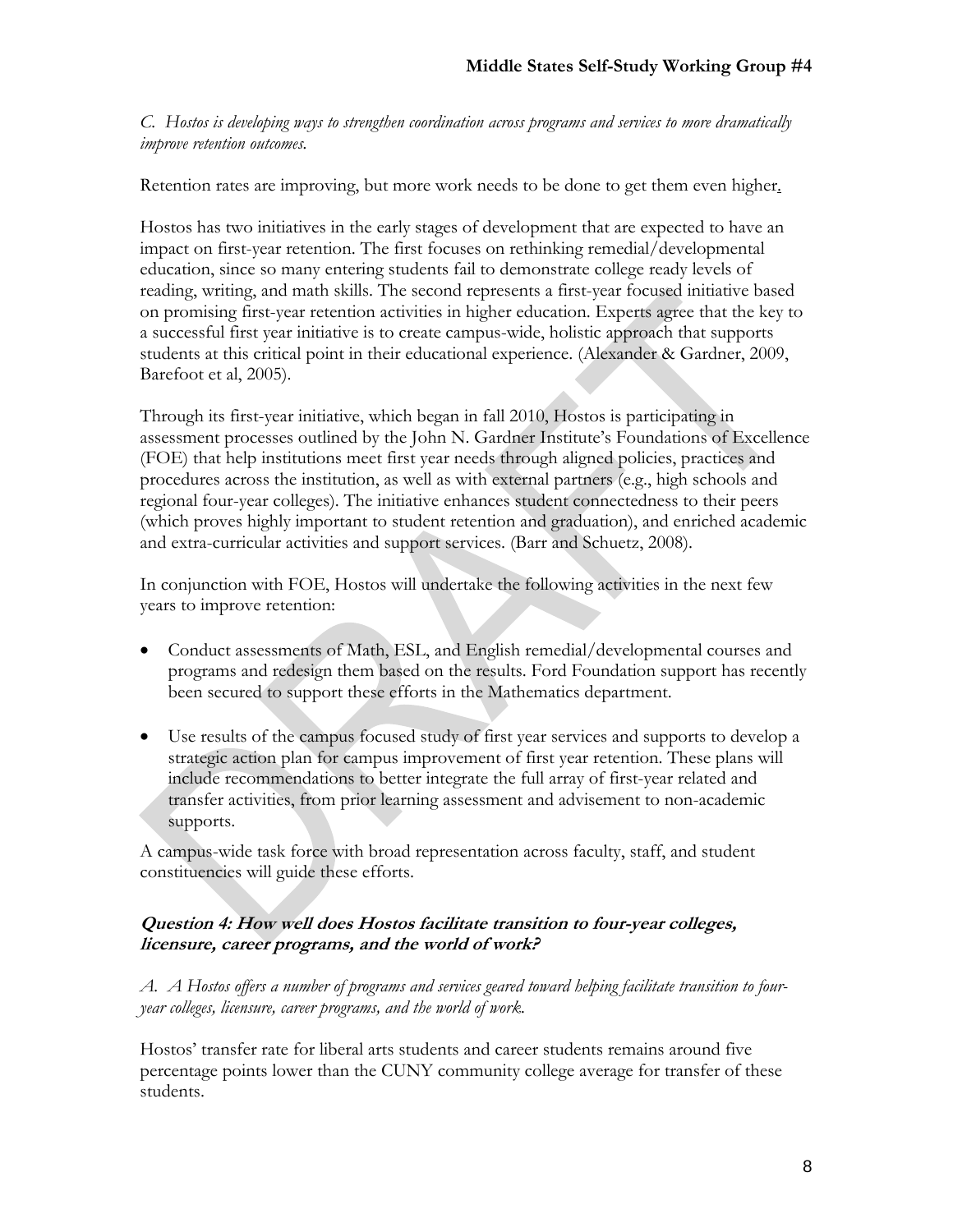|         | LIIIpiovinchi cheqinsiances iyi i iyətəs studentə iş equaliy il not mole chanchging. |     |     |                      |
|---------|--------------------------------------------------------------------------------------|-----|-----|----------------------|
| Name of | Services                                                                             | Aim | Use | <b>Effectiveness</b> |
| Service | <b>Offered</b>                                                                       |     |     |                      |
|         |                                                                                      |     |     |                      |

Employment circumstances for Hostos students is equally if not more challenging.

Unemployment in the 16th Congressional District, the poorest of the nation's congressional districts, and where more than 50 % of Hostos students live, is almost double that for the city as a whole. More than 34 % of residents of this congressional district have less than an 11<sup>th</sup> grade education, as compared with about 16 % of New York City residents. Only 10.4% of residents of working age possess a bachelor's degree or higher, compared to 32.5% of New York City residents. And more than two-thirds of residents speak a language other than English at home, which often translates into levels of limited English proficiency that make it difficult to find consistent employment (American Community Survey, 2006-08).

Table 8.7 below lists existing transfer and employment readiness/placement supports. As the last column of the chart indicates, these have helped many students transfer and access employment. The College expects even greater results as it fully implements the strategic plan activities outlined above.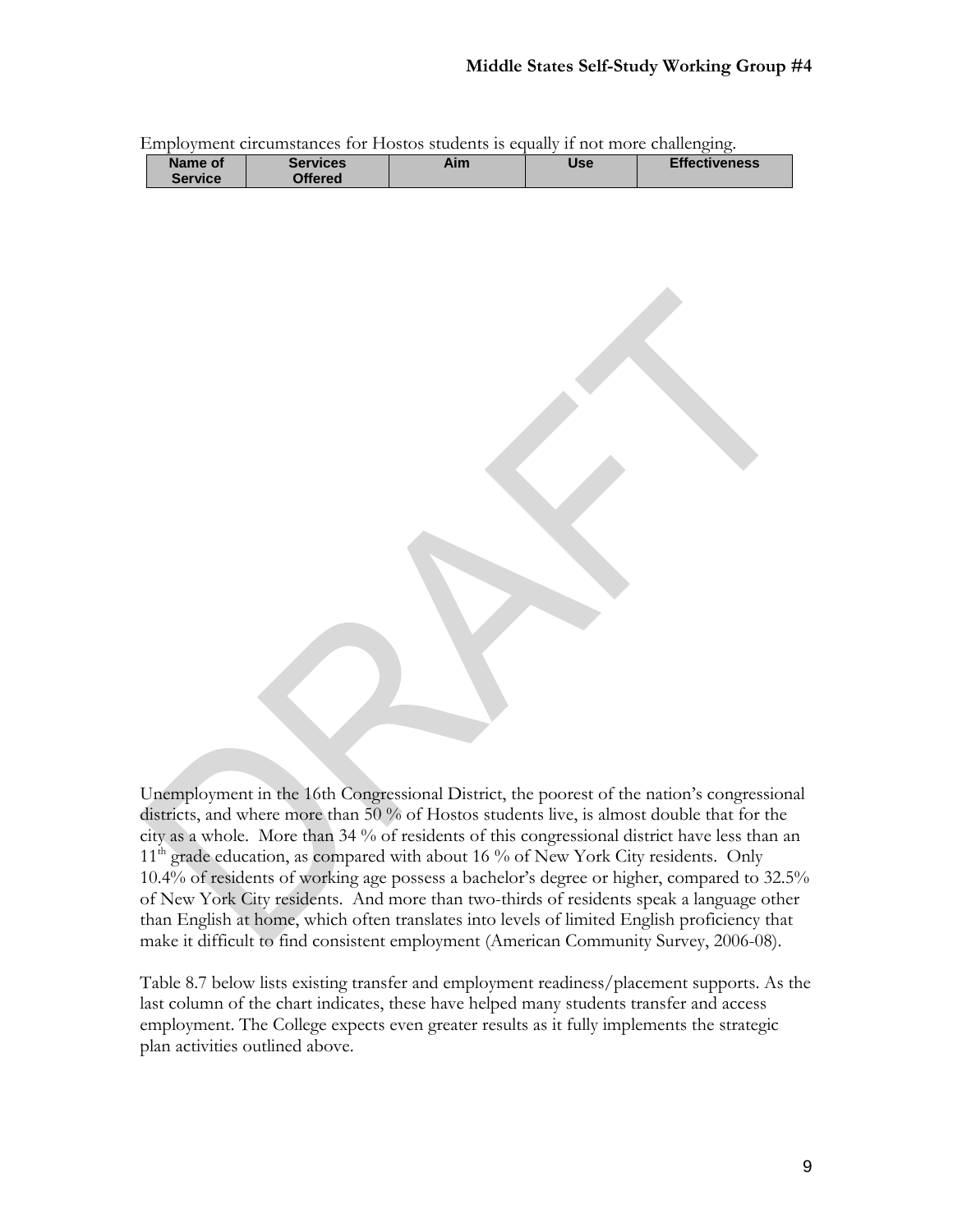| Academic<br>Transfer<br>Services<br>(created in<br>2007) | Transfer<br>Counseling                                                                                                                                                                                             | To assist students<br>in their transition to<br>a senior college                                                                                                 | 1/2009-6/2010<br>$-1150$<br>students<br>(approximate)                     | $50\% = 550$ according<br>to TS0.<br>100 graduates/year<br>(PMP)                                                                                       |
|----------------------------------------------------------|--------------------------------------------------------------------------------------------------------------------------------------------------------------------------------------------------------------------|------------------------------------------------------------------------------------------------------------------------------------------------------------------|---------------------------------------------------------------------------|--------------------------------------------------------------------------------------------------------------------------------------------------------|
| Career<br>Services                                       | Job readiness and<br>placement supports<br>$-$ including<br>internships and<br>cooperative ed                                                                                                                      | To introduce<br>students<br>successfully into<br>job market.                                                                                                     | 2009/2010 -<br>1028 students                                              | Over 100%<br>improvement since<br>2007/2008                                                                                                            |
| <b>Allied Health</b><br>Programs<br>(licensure<br>prep)  | 1. Dental hygiene<br>$2.$ Nursing $-$<br><b>Registered Nurse</b><br>(RN) and Licensed<br><b>Practical Nurse</b><br>(LPN)<br>3.Radiologic                                                                           | Prepare for the<br>position of dental<br>assistant.<br>$N = 19/2010$<br>RN & LPN<br>programs. N=20<br>Prepare for the XR<br>technologist<br>profession<br>$N=19$ | 14-37 increase<br>in 5 years<br>Ave.20/year                               | Dental hygiene - 95%<br>pass rage on the<br>clinical exam; 88%<br>pass rate on the<br>national exam.<br>$RN -$<br>LPN-<br>Rad Tech - 100%<br>pass rate |
| Dual<br>Admission,<br>Joint Degree<br>Programs           | technology<br>1. A.S. engineering<br>programs:<br>-civil<br>-chemical<br>-mechanical<br>-electrical<br>2.A.S. in Forensic<br>Accounting<br>3. A.S. in Forensic<br><b>Science</b><br>4. A.A. in Criminal<br>Justice | B.E. - City College<br><b>B.S. Economics</b><br>- John Jay<br><b>B.S. Forensic</b><br>Science - John Jay<br><b>B.A. Criminal</b><br>Justice - John Jay           | Enrollment<br>numbers for<br>terms<br>(including<br>entering<br>freshmen) |                                                                                                                                                        |

# **T 8.7: Snapshot of Hostos' Student Transfer and Employment Supports**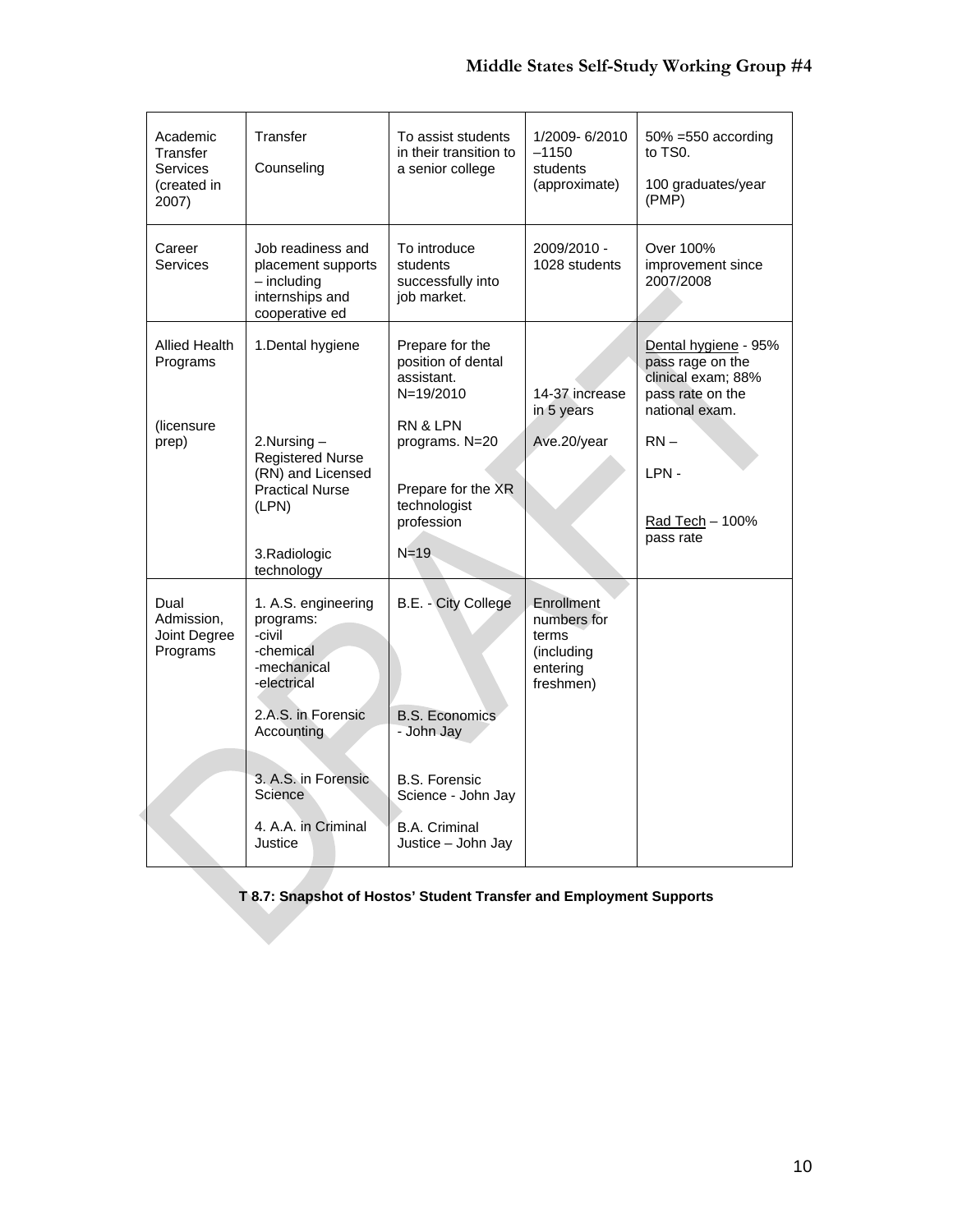*B. Improving transfer to four-year colleges and transition to the world of work are areas of priority in Hostos' new strategic plan.* 

Since most students come to the college seeking sustainable employment as well as access to higher paying jobs and career tracks, Hostos has made transfer and employment readiness two major priorities in its next strategic plan. Hostos will focus on working smarter across the institution to strengthen linkages between academic programs, transfer supports, and career preparedness and placement supports.

Hostos expects to undertake the following activities in the next few years to improve transfer and transition to work.

- Undergo the John N. Gardner Institute's Foundations of Excellence process for improving student transfer. A student, faculty, and staff task force will conduct a campus audit of transfer year services and supports and then develop a strategic action plan for campus improvement.
- Conduct background research on what employment supports and experiential learning opportunities prove most effective for different types of degrees (e.g., liberal arts, specific career programs).
- Work with faculty and staff to develop a plan for strengthening career supports across disciplines, as well as experiential learning opportunities, where appropriate.

# **Question 5: How well does Hostos track students who withdraw, drop/stop, or transfer out prior to graduation? To what extent does Hostos use retention/attrition data and analysis to improve academic and student support programs?**

# *A. Hostos is tracking withdrawals, drop/stop-outs, and transfers more and more through a variety of tools and methods.*

Hostos tracks students who leave the college prior to graduation through four primary methods:

- Retention studies (CUNY OIRA and Hostos OIR): annual reporting of student retention for first-time freshmen and transfer students using commonly accepted procedures. In addition, OIR prepares ad hoc studies (e.g., a report to inform the development of the new strategic plan) that focus on potential reasons why students leave.
- PMP data (OIR analyses of results and reporting): review of annual reporting by CUNY Central to assist Hostos decision-makers.
- OIR course and grade analysis for course withdrawals: provides information about student performance in each course and section, including number of students completing and grade distribution.
- Analysis of reasons for total withdrawal: The Hostos Registrar's Office collects data from students withdrawing from school about why they are leaving. The data are periodically tabulated. A sample of the data is found in Table 8.8 below.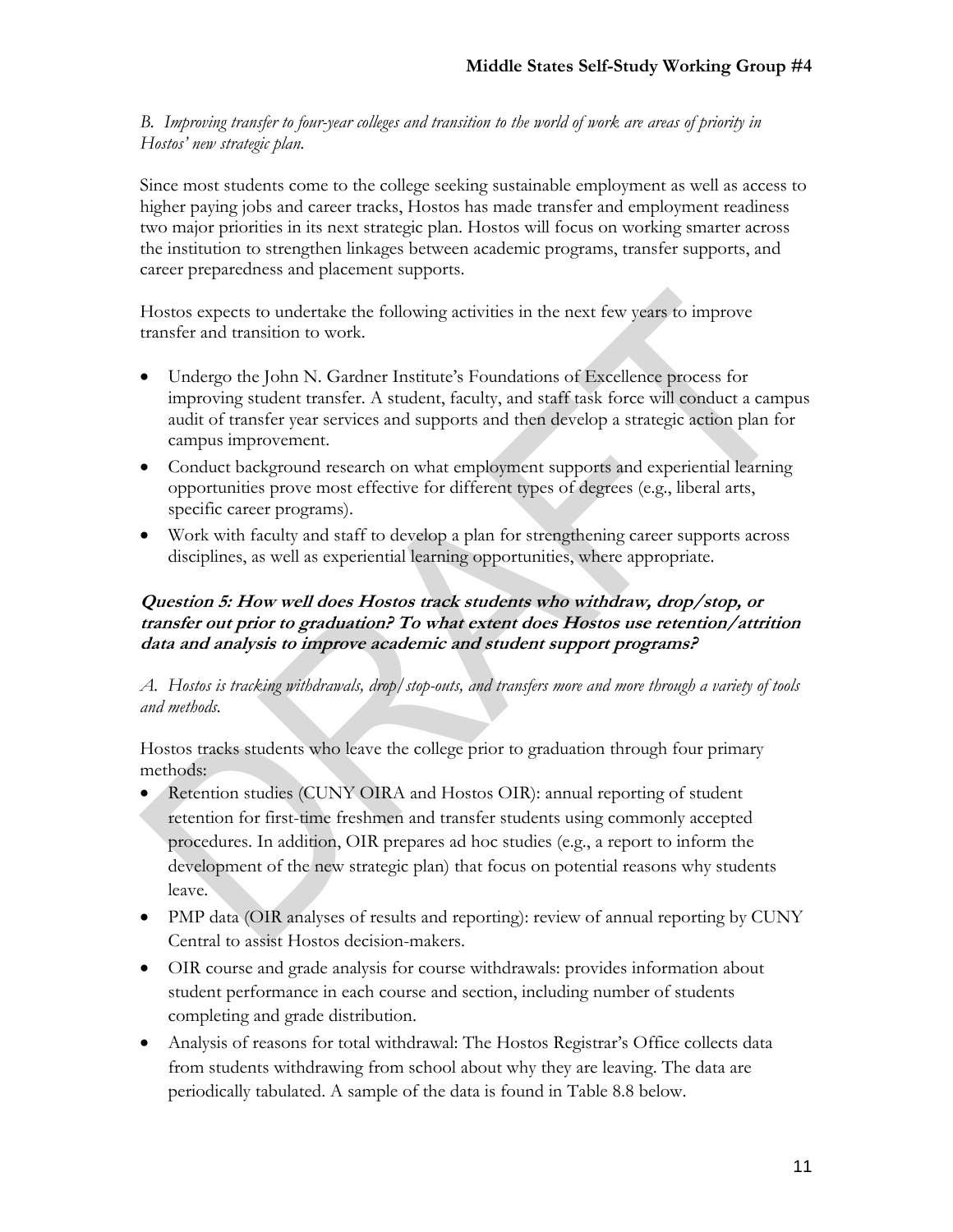| 1 GU LV I V |               |                                  |        |                |                       |                       |                      |               |                                            |               |                         |              |
|-------------|---------------|----------------------------------|--------|----------------|-----------------------|-----------------------|----------------------|---------------|--------------------------------------------|---------------|-------------------------|--------------|
|             | Aca-<br>demic | Dis-<br>satisfied/<br><b>HHC</b> | Family | Fin-<br>ancial | <b>House</b><br>/Move | Job<br><b>Related</b> | <b>Med</b><br>(Self) | Mili-<br>tary | <b>No</b><br><b>Reason</b><br><b>Given</b> | Per-<br>sonal | <b>Transfer-</b><br>Out | <b>Other</b> |
| Freshmen    |               |                                  |        | 4              |                       |                       | 15                   |               | 5                                          |               |                         | 6            |
| Continuing  |               |                                  | 33     | 17             | 6                     | 64                    | 52                   |               | 12                                         | 11            | 18                      | 17           |
| Transfer-In |               | U                                |        |                |                       |                       |                      |               |                                            |               |                         | $\Omega$     |
| 2nd Degree  |               |                                  |        |                |                       |                       |                      |               | າ                                          |               |                         | $\Omega$     |
| Non-Degree  |               |                                  |        |                |                       |                       | 0                    |               |                                            |               |                         |              |
| Sub Totals: | 15            |                                  | 42     | 21             | 10                    | 79                    | 70                   |               | 20                                         | 16            | 23                      | 23           |
| Totals      | 320           |                                  |        |                |                       |                       |                      |               |                                            |               |                         |              |

#### **T 8.8 Student Withdrawals From All Classes - Fall 2010**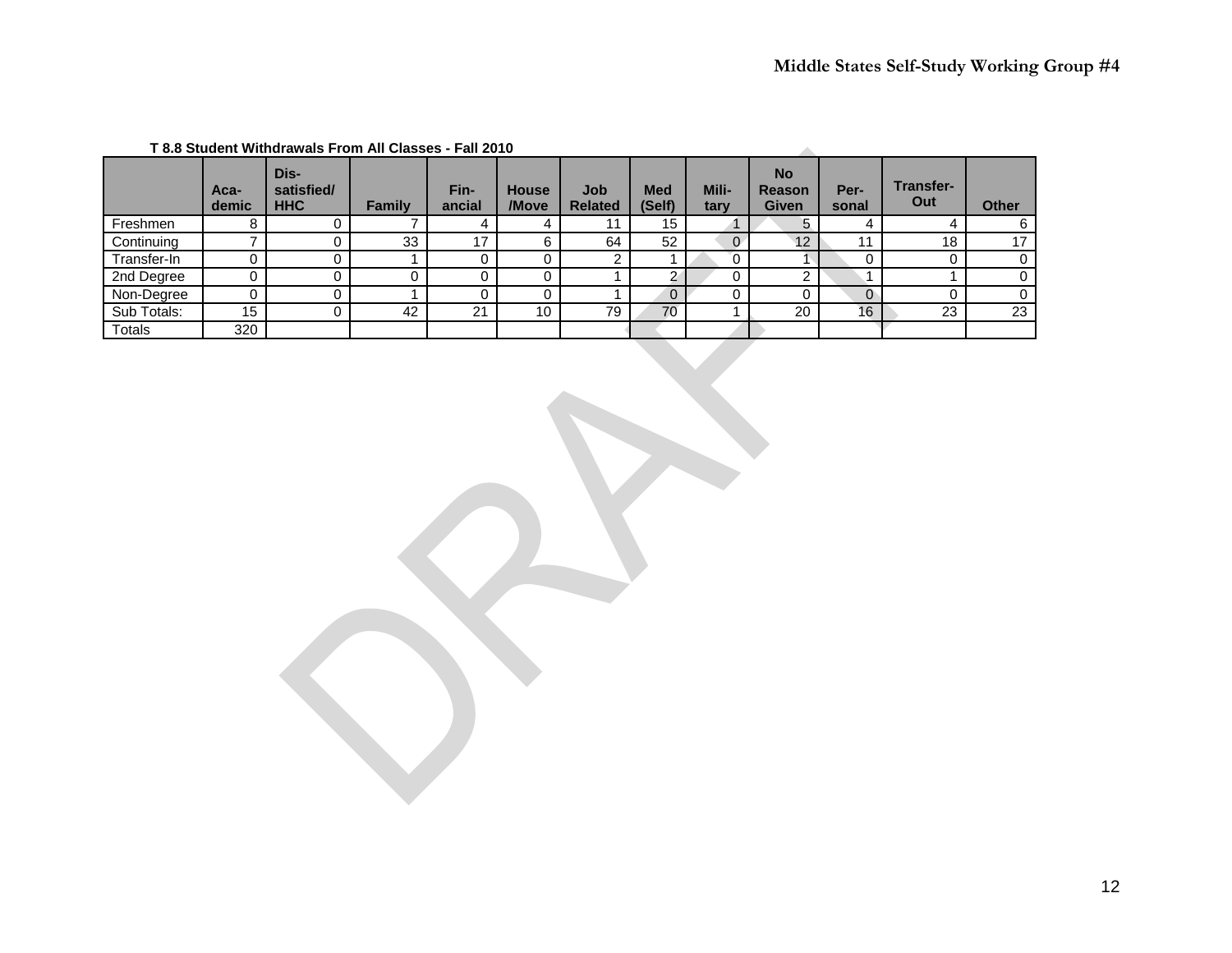# *B. Hostos uses retention/attrition data and analyses as part of program planning and implementation.*

Depending on the program, retention and/or attrition data may be used. For example:

- Development of academic programs for at risk students: The Hostos Success Academy, Freshman Blocks, and Freshman Academy were created in part as a response to low retention and high attrition among first and second semester freshmen.
- Increased HALC workshop availability: Each semester, the number of HALC basic skills workshops and the associated curriculum are informed by these data.
- Based on college-wide retention/attrition data, the Student Development and Enrollment Management division established an Auxiliary Advisement Team to contact and reach out to students who withdraw from the college and who are unlikely to reenroll in the following term.
- As discussed in response to Standard 8, question 3 (as well as in other parts of this report, including by Working Group 6 in response to Standard 13, question 1), Hostos undertook a Foundations of Excellence study of the first year experience because of continuing issues of retention and attrition among first year students.
- Development of 2011-16 Strategic Plan: The OIR data analyses provided for strategic planning highlighted retention and attrition challenges that help shape goals and initiatives to tackle these challenges head on.

However, the College recognizes that this is an area of weakness and has begun steps to both improve its data tracking processes and to use such data to improve student success.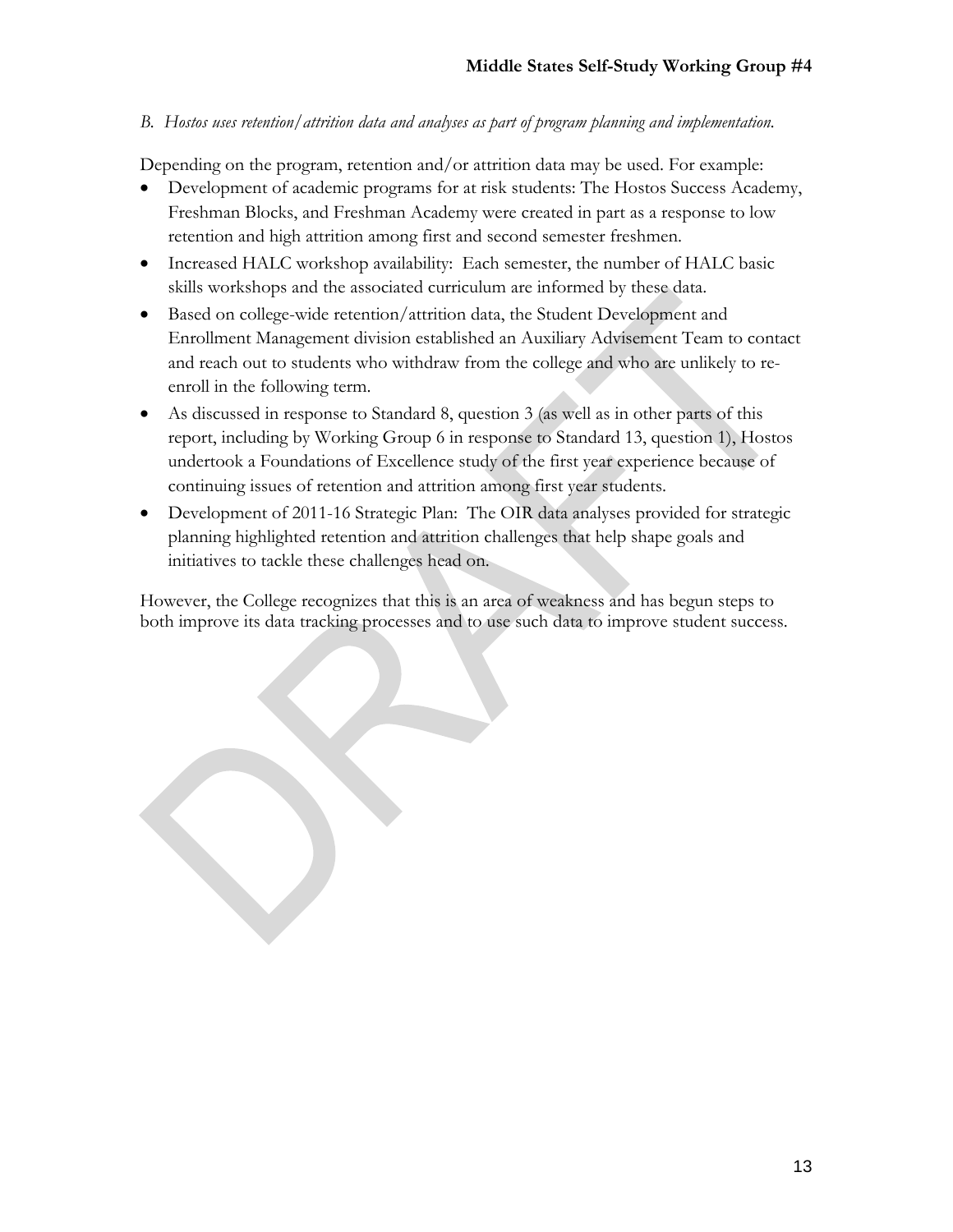# **Question 6: What demographic changes can be expected to impact Hostos' student composition in coming years? How is Hostos planning to position itself to respond to anticipated and unanticipated changes?**

*A. Based on a 5-year review of student demographic data, Hostos anticipates major demographic changes will occur in terms of racial/ethnic composition of students, high school graduation, and English skills development* 

To answer this question, Working Group 4 reviewed the Student Profiles for the fall terms in the past five academic years. The Student Profiles include data on a wide range of demographic and academic variables. See Appendix 8.2 for a Sample OIR Term Profile. In addition, student socio-economic data as evidenced by the percentage of students receiving financial aid was reviewed.

Analyses of the available five-year demographic data showed the following trends:

- The percentage of students that identify as Hispanic has decreased from 59 percent in fall 2006 to 56.9 percent in fall 2010. However, although this may not appear to be a large decrease, in fall 2000, 73.9 percent of the student body identified as Hispanic.
- The percentage of students (both entering freshmen as well as the total student body) that are enrolled in ESL developmental courses has decreased substantially. Correspondingly, the percentage of freshmen and all students enrolled in Spanish content courses has also decreased (more than 10 percentage points.)
- At the same time, the percentage of entering freshmen enrolled in a remedial mathematics course has increased by almost 10 percentage points.
- The percentage of students with a U.S. high school diploma has increased from 54.8 percent in Fall 2006 to 61.6 percent in Fall 2009. (Data for this statistic for Fall 2010 are inconclusive because of missing data.)
- On all other demographic variables at Hostos, there were no discernable trends.

The response to this question also relates to the students demographic analyses conducted by other Middle States working groups, particularly Working Group 2 (i.e., in response Standard 2, question 3 under strengths and challenges, and Standard 3 question 2 on environmental scanning, and Standard 3 question 6 under human, financial, technological, and physical challenges).

# *B. According to available U.S. Census data, the communities from which Hostos students come remain the poorest and most educationally disadvantaged.*

Comparisons of data from the 2000 U.S. Census with 2006-2008 American Community Survey data continue to show that the New York  $16<sup>th</sup>$  Congressional District, where more than 50 percent of Hostos' students live, is the poorest congressional district in the United States. (By comparison, the New York  $13<sup>th</sup>$  Congressional District, less than 5 miles away in Manhattan is one of the top 5 wealthiest districts in the United States.)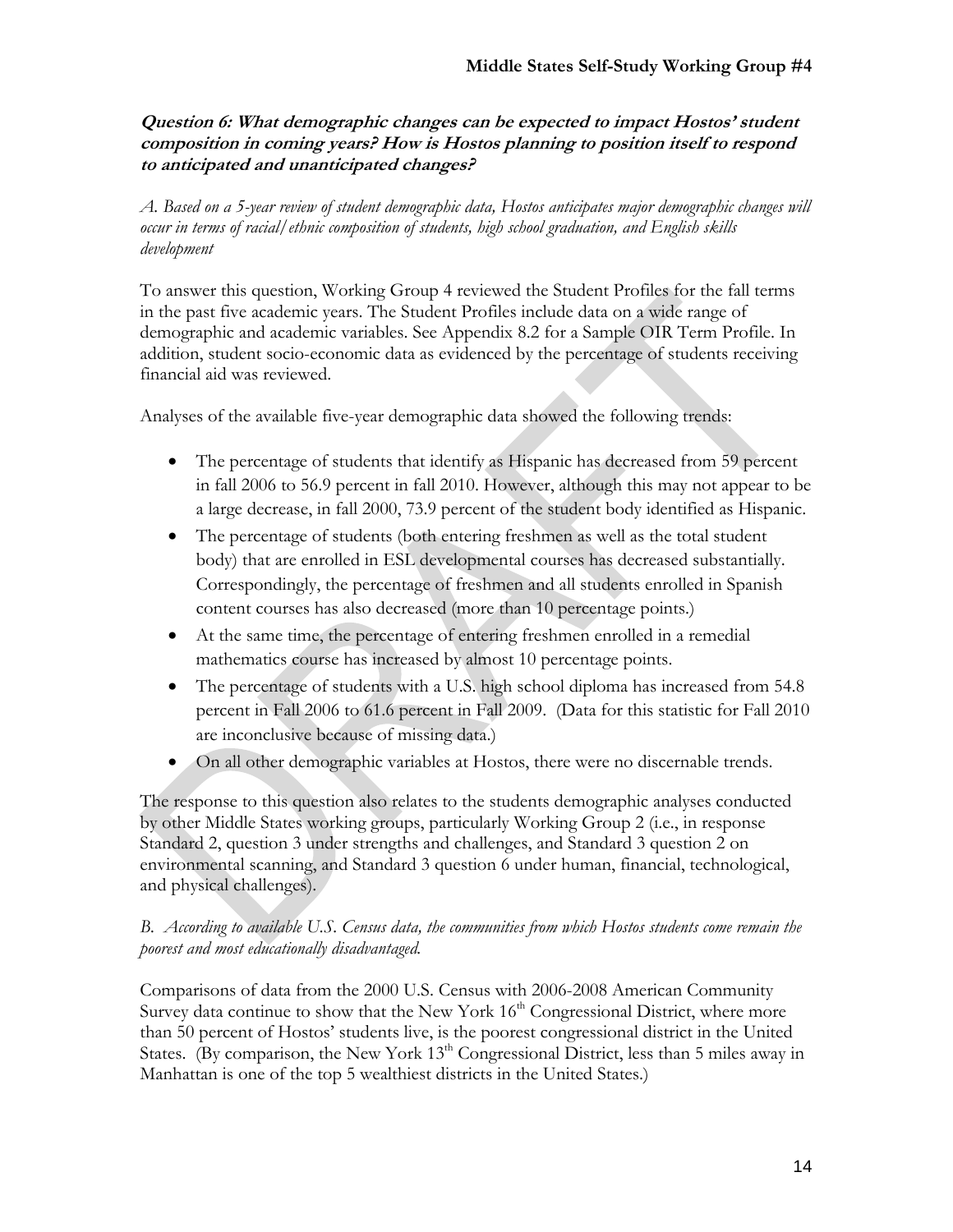Further, almost 40 percent of the population of the  $16<sup>th</sup>$  CD lives below the federal poverty line, about the same percentage that was observed in the 2000 Census.

The data also show that there has been a slight increase in the percentage of people 25 and older with a bachelor's degree or higher living in the  $16<sup>th</sup>$  CD, this increase has not been at the same rate as for New York City as a whole. More to the point, the percentage for the  $16<sup>th</sup>$ CD is only 10.4 percent, compared to 32.5 percent for New York City.

Regarding languages spoken, the current data show that 68.5 percent of the people in the 16<sup>th</sup> CD speak a language other than English at home. This represents a 6-percentage point increase from the results for the 2000 Census. For the entire borough of the Bronx, the increase was only 3 percentage points.

# C. *Hostos' next strategic plan positions the college to take on these and unanticipated changes.*

The Hostos OIR provided extensive analyses of demographic trends, beyond what is presented above, in preparation for the development of 2011-2016 Strategic Plan. That Plan is the vehicle by which Hostos intends to address the anticipated changes expected to occur over the next five years. Realizing that all plans change once implemented, especially since the unanticipated inevitably occurs, Hostos has also created an annual process for how the Strategic Plan will be operationalized, which includes the opportunity for course corrections and changes over time based on emerging circumstances both inside and outside the college.

# **Relationship to Other Standards**

The issue of student admissions and retention cuts across the analysis of other standards. However, the questions here relate most directly to the following other working group standards and questions.

| <b>Working</b> |                                                              |             |
|----------------|--------------------------------------------------------------|-------------|
| Group          | Standard                                                     | Question(s) |
|                | 2 – Planning, Resource Allocation, and Institutional Renewal |             |
|                | 3 – Institutional Resources                                  | $2 - 3$     |
|                | 13 – Related Educational Activities                          |             |

# **Recommendations**

- 1. Develop a strategic plan of communication with its current students through e-mail. The success of the Hobson's Client Relationship Management (CRM) vehicle should be used as a guide for further communication.
- 2. Acquire and implement the second phase of the CRM vehicle called Retain. This program allows the college to communicate with all current students, in all aspects of campus life, including academic progress, early warning systems, and referrals to academic services, among other things. Implementation of this program will strengthen the current initiatives already in place.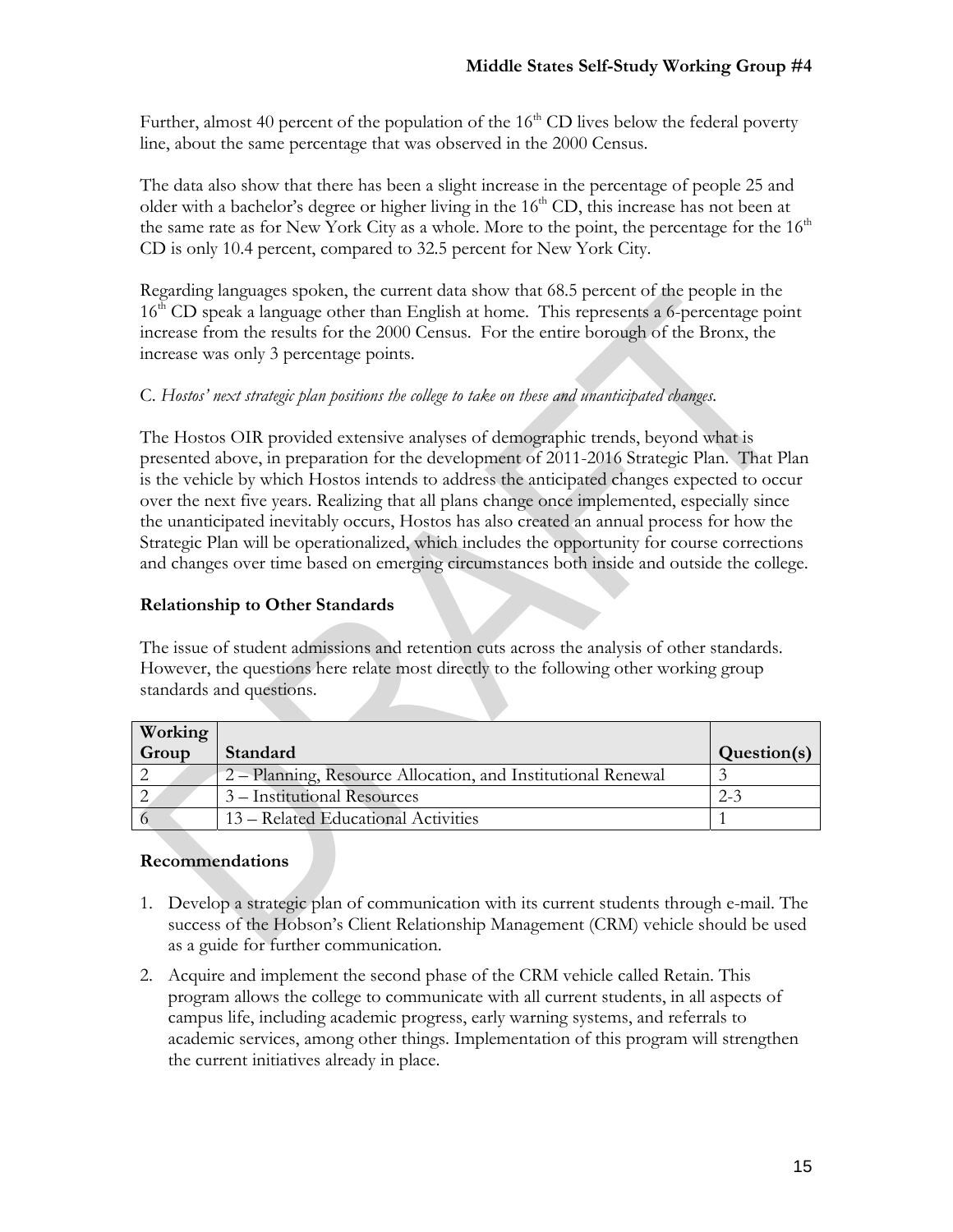- 3. Periodically review of admissions catalogs, view books, websites, recruiting and other relevant materials for accuracy and effectiveness.
- 4. Encourage collective participation in order to stress that recruitment is not the sole responsibility of Admissions. Further delineate the roles to be played in this process by deans, department chairs, and faculty, and encourage collective engagement in this process.
- 5. Automate the OFA Counter Services Survey to get more data on the students' preferred vehicle of communication.
- 6. Automate data collection regarding tuition assistance programs to include number of users and awards given.
- 7. Increase the level of student participation in pre-college activities such as the Admissions Seminars, Early Advisement, Immersion Workshops, and New Student Orientation.
- 8. Structure first-semester learning experiences that strengthen developmental skills.
- 9. Link pre-college efforts with structured first-semester learning experiences.
- 10. Engage in campus dialogue to identify ways to help students better understand their educational options and choices as they relate to their academic progress
- 11. Adapt the current first-year student orientation course to be more responsive to different student needs (e.g., triple remedial, developmental, non-developmental).
- 12. Need better use of available data regarding student performance and progress in order to develop systems and procedures for addressing student attrition/retention.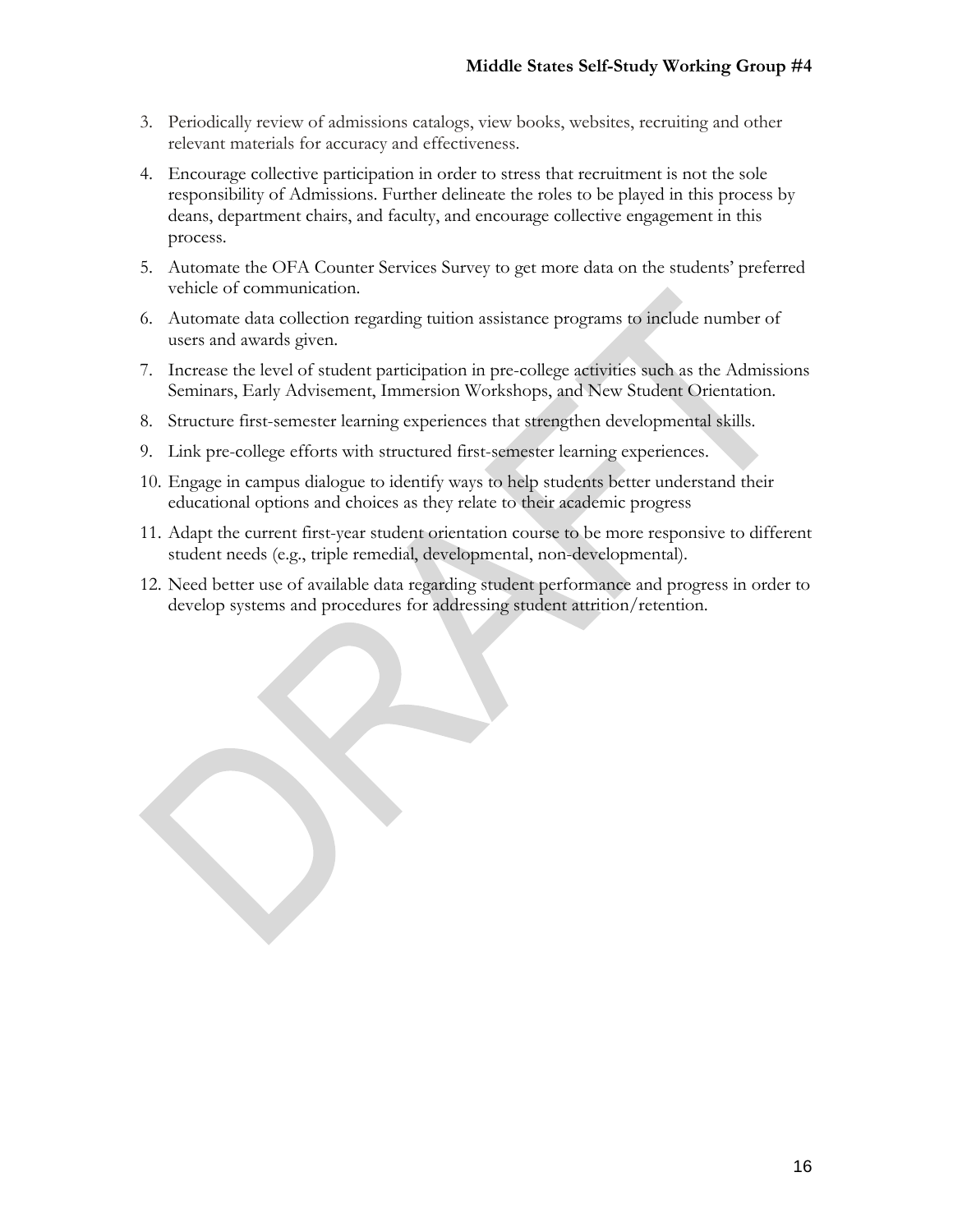#### **Standard 9: Student Support Services**

*The institution provides student support services reasonably necessary to enable each student to achieve the institution's goals for students.* 

### **Summary of Findings and Recommendations**

Given that over 85% of Hostos' entering students each year come in need of developmental and remedial supports, as well as financial assistance, student support services at Hostos are both academic and non-academic, and provided by the Office of Academic Affairs and the Division of Student Development and Enrollment Management Services (SDEM). The College's offerings are extensive and range from those that help students with preparedness and progress in their academic programs, to those that strengthen their personal and social growth outside the classroom. These activities continue to grow on a year-to-year basis. Assessment results generally show high levels of student participation and satisfaction with what is offered. Evidence exists that faculty and staff make improvements to support services based on results from those assessments.

The issue for Hostos is not quantity, but coordination and assessment of offerings. To address this issue, Hostos is working to improve systems and structures so that student supports more comprehensively analyze and address individual student needs. This approach is necessary so that Hostos can better determine the extent to which these student supports meet the needs of its student body.

Although acknowledging the need for improvement, Working Group 4 concluded that Hostos meets the fundamental elements of this Standard. The evidence of these findings and conclusions is presented in the following report.

# **Working Group 4 – Standard #9 Report**

**Question 1: To what extent does Hostos assess student support services and utilize that information to improve those services?** 

**Question 2: How are students identified as being "at risk" and how effective are the services and supports provided to assist those students in persisting?** 

*A. Hostos has multiple means for identifying "at risk" students and a number of academic and nonacademic supports to help students persist. It also has in place mechanisms for assessing most academic and non-academic student support services, and has made improvements based on assessment findings.* 

At Hostos, we define "at risk" students as those who:

 Are academically challenged, with more than 85% of entering freshmen requiring at least one remedial course, and 1/3 are triple remedial. When a student's G.P.A. falls lower than 2.0 and he/she is not meeting the required progression of academic credits, they are also considered academically at risk. See Appendix 9.1 for details on the minimum cumulative GPA for students to remain in good academic standing.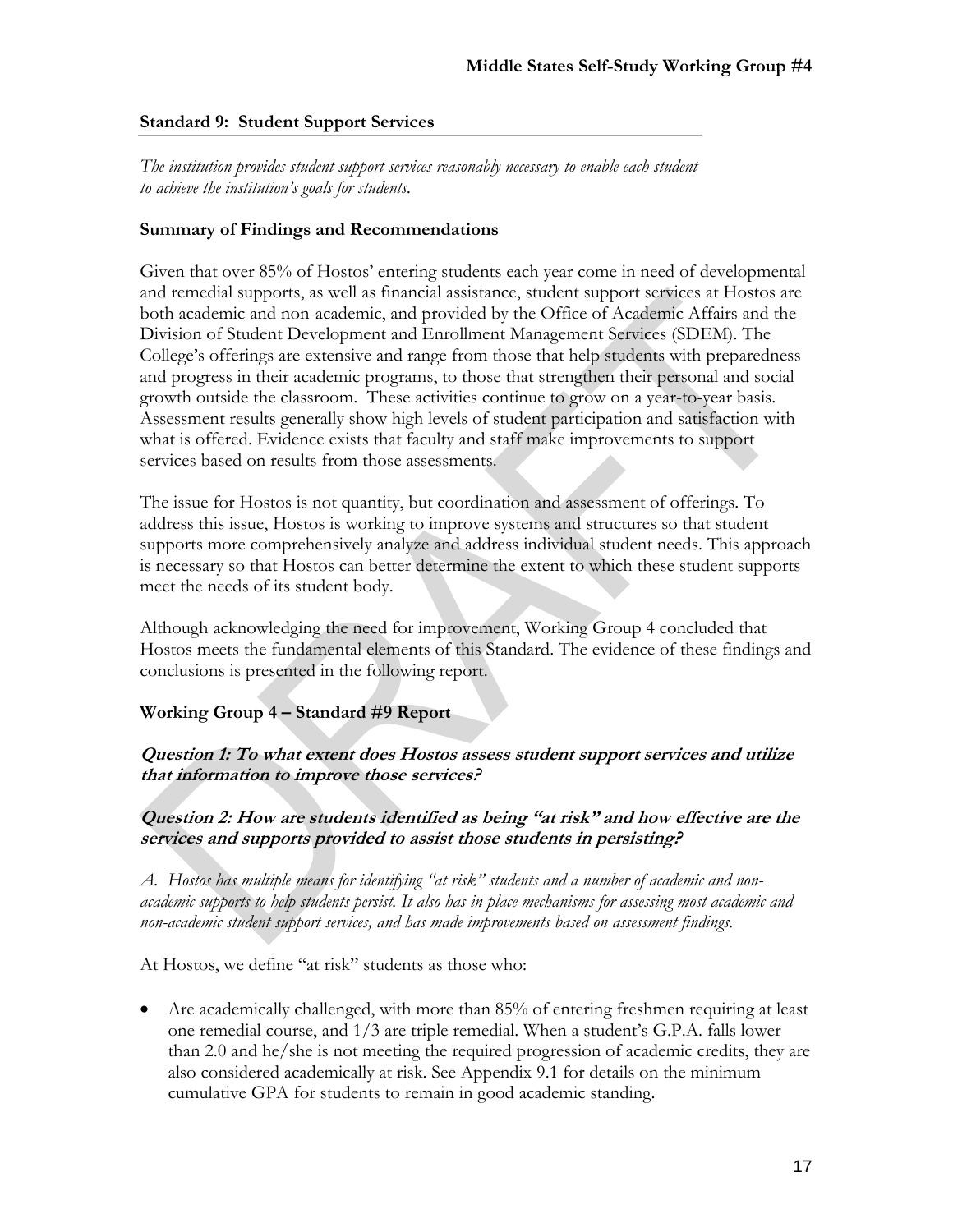Face additional barriers to higher education, including: economic disadvantage (e.g., 85% of Hostos students on financial aid); caretaker responsibilities, (i.e., almost 40 percent are supporting children); and limited exposure to higher education (e.g., 58 percent of students are first generation college students in their families). (D- 2010 Student Experience Survey (CUNY OIRA, www.oira.cuny.edu).

One of the primary methods for identifying at risk students is based on performance on the

required CUNY basic skills tests (reading, writing, mathematics). Since the vast majority of entering freshmen fail one or more of these tests demonstrating high levels of remedial/developmental needs, many student support services are provided to help these students become academically college ready. However, Hostos also has in place a number of other means to identify and track "at risk" students and provides a range of academic and non-academic supports to help students persist, such as those shown in the Table 9.1 below. *Note:* many of the programs and services listed in Table 9.1 overlap with those described in response to Standard 8, Question 3, which discusses student transition to college life and work.

#### **Standard 9 Alive at Hostos: How Assessment Results Improve Supports to At Risk Students**

Every year, SDEM assesses students in need of supplemental funds to cover their educational costs. In recent years, results have led to an increase in financial assistance to support students. In the last year alone, financial assistance to students has increased by more than 25%. (D-\*)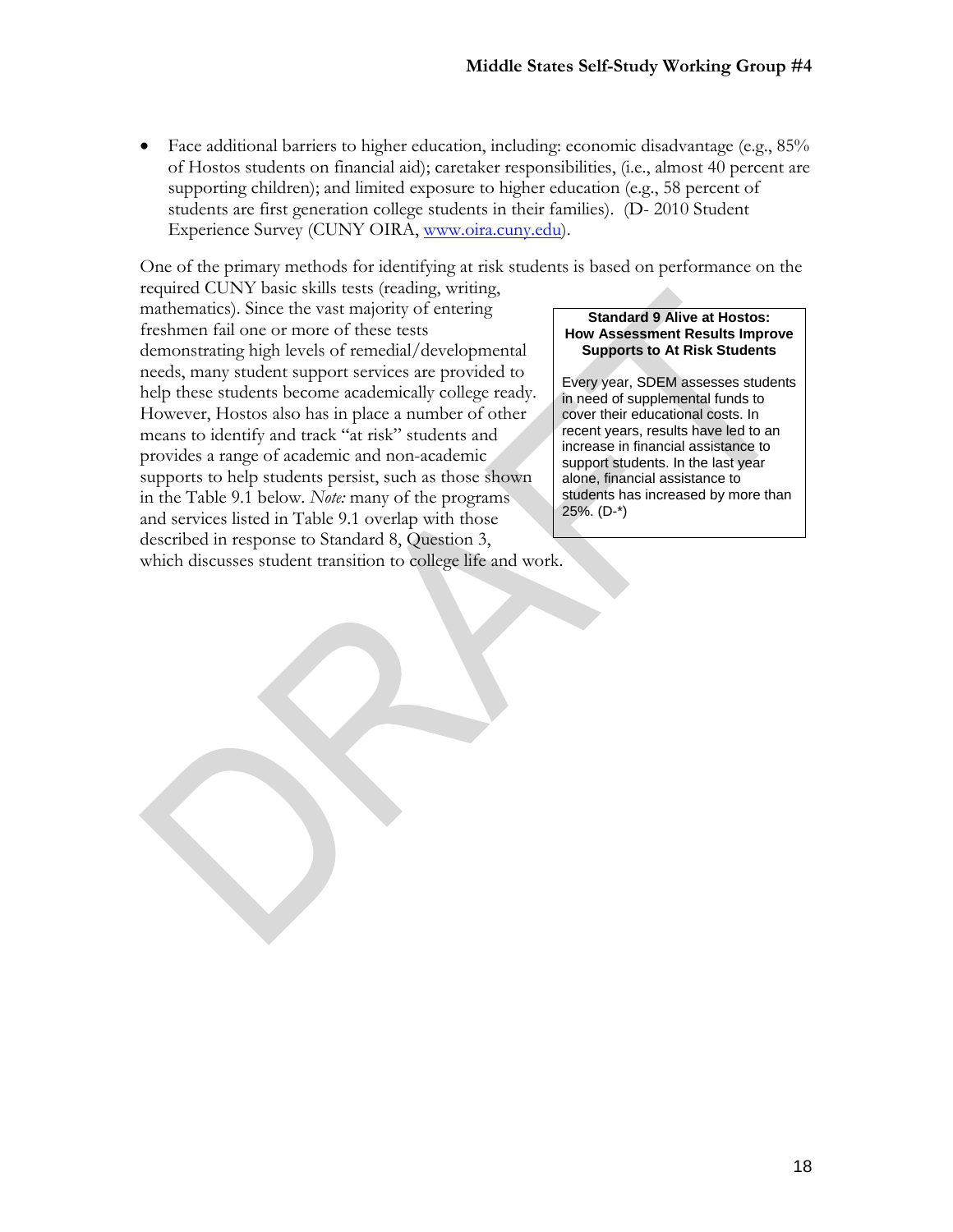| At -Risk<br><b>Categories</b>                               | <b>Method of Communication</b>                                                                                                                                                                                                                                                                                                            | <b>Students Served</b>                                                                                                                                            | <b>Services and Supports</b><br><b>Available - Examples</b>                                                                                                                                                                                                                       | <b>Assessment Methods</b>                                                                                                                                                                                                                                                                                                                                                        | <b>Use of Assessment</b>                                                                                                                                                      |
|-------------------------------------------------------------|-------------------------------------------------------------------------------------------------------------------------------------------------------------------------------------------------------------------------------------------------------------------------------------------------------------------------------------------|-------------------------------------------------------------------------------------------------------------------------------------------------------------------|-----------------------------------------------------------------------------------------------------------------------------------------------------------------------------------------------------------------------------------------------------------------------------------|----------------------------------------------------------------------------------------------------------------------------------------------------------------------------------------------------------------------------------------------------------------------------------------------------------------------------------------------------------------------------------|-------------------------------------------------------------------------------------------------------------------------------------------------------------------------------|
| Academic<br>Preparation/<br>Develop-<br>mental<br>Education | Student placement based on<br>skills test performance.<br>Placement communicated<br>through advisement process                                                                                                                                                                                                                            | All entering students<br>and continuing<br>students who are not<br>proficient                                                                                     | • College Discovery<br>• Hostos Success<br>Academy<br>• Hostos Academic.<br>Learning Center<br>• CUNY Language<br>Immersion Program<br>• CUNY Start<br>• ESL Intensive Program                                                                                                    | • Pre-post CUNY skills test<br>pass rates<br>• Progression through<br>remedial/developmental<br>sequences                                                                                                                                                                                                                                                                        | • Curriculum<br>development<br>• Resource allocation<br>(e.g., for workshops)                                                                                                 |
| Academic<br>Progress                                        | End-of-term performance used to<br>identify and notify students on<br>probation or for dismissals.<br>Notification done through: Mail;<br>E-mail; Telemarketing; Phone<br>Bank.                                                                                                                                                           | About 900 students<br>placed on probation<br>or dismissal;<br>estimated 50<br>probation<br>readmission<br>students are offered<br>services.                       | Academic Advisement<br>Services offered include<br>advisement and<br>registration; and referrals<br>to academic workshops<br>(HALC).                                                                                                                                              | • Number of Students<br>Registered and Bursared<br>• PMP First Year Retention<br>Performance Indicator<br>• Student Diagnostic Tool<br>(College Success<br>Inventory*)                                                                                                                                                                                                           | • Increase enrollment<br>• Improve retention<br>• Diagnostic<br>assessments of student<br>motivational strength<br>• Enhance professional<br>development of staff<br>advisers |
| Economic                                                    | • Correspondence, website,<br>freshmen orientations and e-<br>mails for Annual FAFSA Need<br>Analysis<br>• Self-Disclosure: Walk-Ins<br>• Student Receivables: Regular<br>correspondence each<br>semester<br>• Variety of methods including<br>campus notices, faculty,<br>website, telemarketing, etc., for<br>Single Stop USA Marketing | <b>7000 FAFSA</b><br>applications<br>are processed per<br>year.<br>Approximately 900<br>students utilize the<br><b>SSUSA</b> services<br>every year.              | • Financial Aid Office<br>provides counseling; and<br>off and on-line<br>application assistance.<br>• Single Stop USA<br>provides financial literacy<br>counseling, free tax<br>preparation, hardships<br>grants, and free social<br>service benefits<br>screening and referrals. | · Financial Aid: student usage<br>of & satisfaction with<br>services; percentage of<br>FAFSA applications eligible<br>for aid; number of students<br>who use financial aid<br>•Number of students using<br>and satisfaction with SSUSA<br>services; number of SSUSA<br>student applicants who<br>qualify for benefits or<br>services; retention rate of<br><b>SSUSA</b> students | • Increase enrollment<br>• Improve retention                                                                                                                                  |
| Personal<br>(Family,<br>Medical, etc.)                      | Variety of methods including:<br>freshmen orientation, website,<br>SDEM Calendar of Events, SDEM<br>Service Center, Counseling On the<br>Go Outreach                                                                                                                                                                                      | About 900 students<br>are offered range of<br>counseling services;<br>approximately 1500<br>new students per<br>semester are made<br>aware of Health<br>Services. | • Mental Health Counseling<br>• Nurse Health Counseling<br>• Domestic Violence<br>Intervention<br>• Veterans Services<br>• Disabilities Office                                                                                                                                    | • Number of students utilizing<br>Counseling and Health<br>services<br>• Student satisfaction with<br>services                                                                                                                                                                                                                                                                   | • Increase enrollment<br>• Improve retention                                                                                                                                  |

## **T 9.1 Methods for Identifying and Tracking At-Risk Students**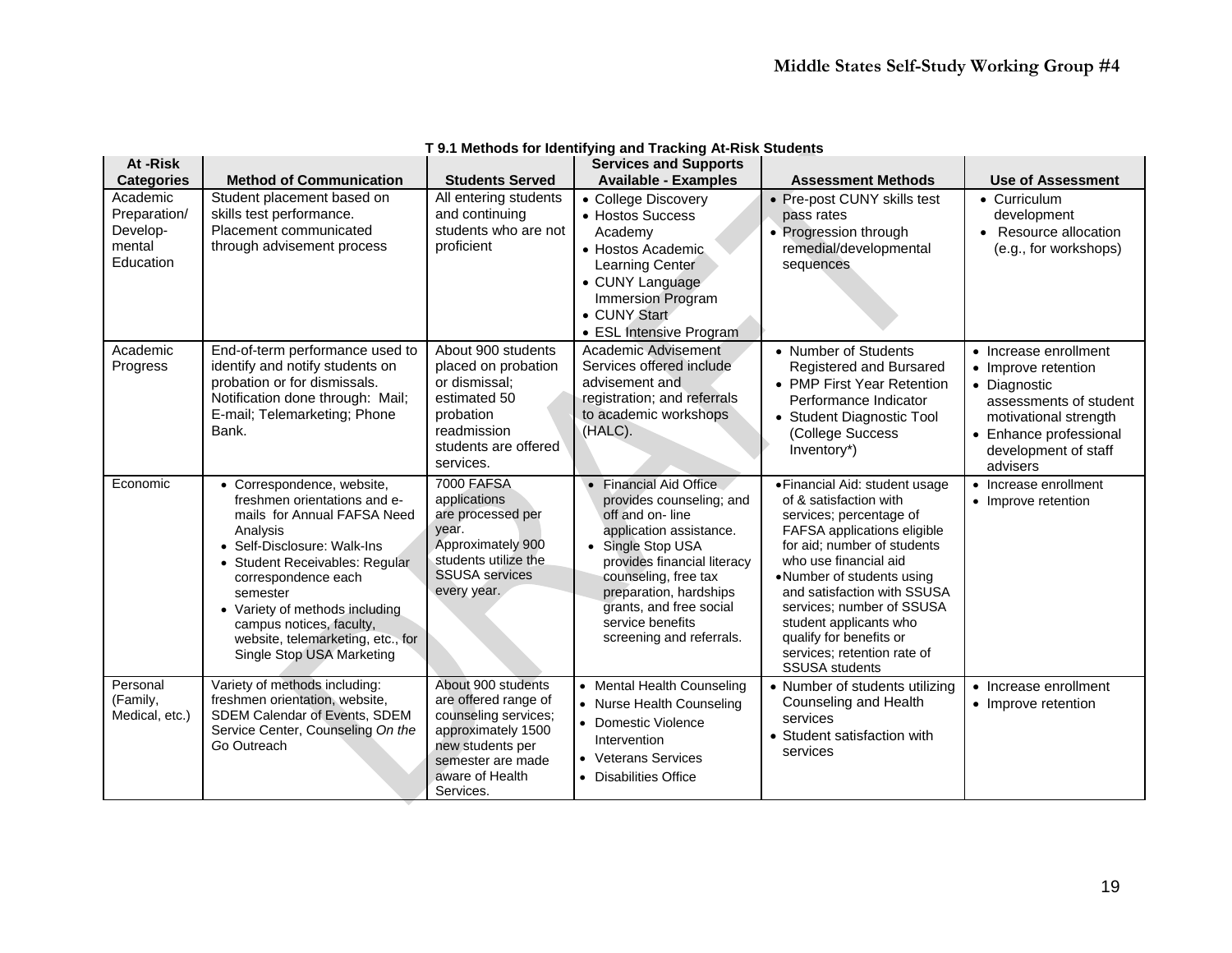In addition, across each division, the college assesses student support services on an annual basis. This assessment takes place in the form of student satisfaction surveys and unit reports.

#### *B. Evidence exists that services to "at risk" students are effective in helping students persist.*

Hostos conducts ongoing analysis to assess the extent to which its services help at risk students persist. This includes the student performance outcomes assessment described below, as well as surveys on student satisfaction with services designed to help "at risk" students persist. See Appendix 9.2 for a sample of HALC Satisfaction Survey results and their use in makes changes to services provided.

#### CUNY Basic Skills Test Performance

Hostos offers a number of interventions to help students acquire the basic skills necessary to be college ready and pass the required CUNY reading, writing, and math basic skills tests. For a number of years, Hostos has conducted a comparative analysis on CUNY basic skills test performance of students accessing HALC test services, participating in the Hostos Success Academy (HSA), and taking developmental/remedial courses. Table 9.2 below represents the results of this analysis from 2010-11. Overall:

- Although the pass rates on the CUNY basic skills tests following remedial courses remain an issue for the college, given that Hostos accepts the least prepared students in CUNY with the highest levels of remedial/developmental needs, the results are impressive.
- For HSA students, while the CUNY skills test pass rates appear quite low, given the extreme remedial needs of these students, the pass rate is notable.
- HALC workshop students are those who have just failed the skills test after taking a remedial course, as well as multiple test repeaters, entering students, and readmits. Given that HALC is able to achieve the pass rate it does with such a heterogeneous pop after only a 2-3 week intervention, the results are also notable.

|             |                      | Remedial/ |          |             |       |          |                       |          |          |
|-------------|----------------------|-----------|----------|-------------|-------|----------|-----------------------|----------|----------|
|             | <b>Developmental</b> |           |          |             |       |          | <b>Hostos Success</b> |          |          |
|             | <b>Courses</b>       |           |          | <b>HALC</b> |       |          | Academy               |          |          |
|             | 2008-                | 2009-     | $2010 -$ | 2008-       | 2009- | $2010 -$ | 2008-                 | $2009 -$ | $2010 -$ |
| Test        | 2009                 | 2010      | 2011     | 2009        | 2010  | 2011     | 2009                  | 2010     | 2011     |
| Reading     | 44.1                 | 43.1      | 43.2     | 33.7        | 33.2  | 32.7     | 36.7                  | 21.6     | 28.1     |
| Writing     | 44.4                 | 43.1      | 43.0     | 27.7        | 25.0  | 31.5     | 32.3                  | 36.2     | 15.2     |
| Math:       |                      |           |          |             |       |          |                       |          |          |
| Pre-Algebra | 59.4                 | 69.8      | 68.6     | 56.4        | 58.1  | 53.2     | N/A                   | N/A      | N/A      |
| Algebra     | 55.9                 | 62.8      | 52.2     | 49.2        | 50.5  | 48.4     | N/A                   | N/A      | N/A      |

#### **T: 9.2: Comparison of CUNY Skills Test Pass Rates for Past Three Academic Years, by Intervention Type, Hostos Community College**

#### **Notes:**

**Test Changes:** The pass score on the pre-algebra test increased from 30 to 35. The algebra passing score increased from 30 to 40.

**Remedial/Developmental Courses:** Results from exit testing from remedial classes in Fall and Spring terms of indicated academic year.

**HALC:** Results from workshops in indicated academic year in: July/August, January, and June. **Hostos Success Academy:** Results from exit testing from remedial classes in Fall and Spring terms of indicated academic year.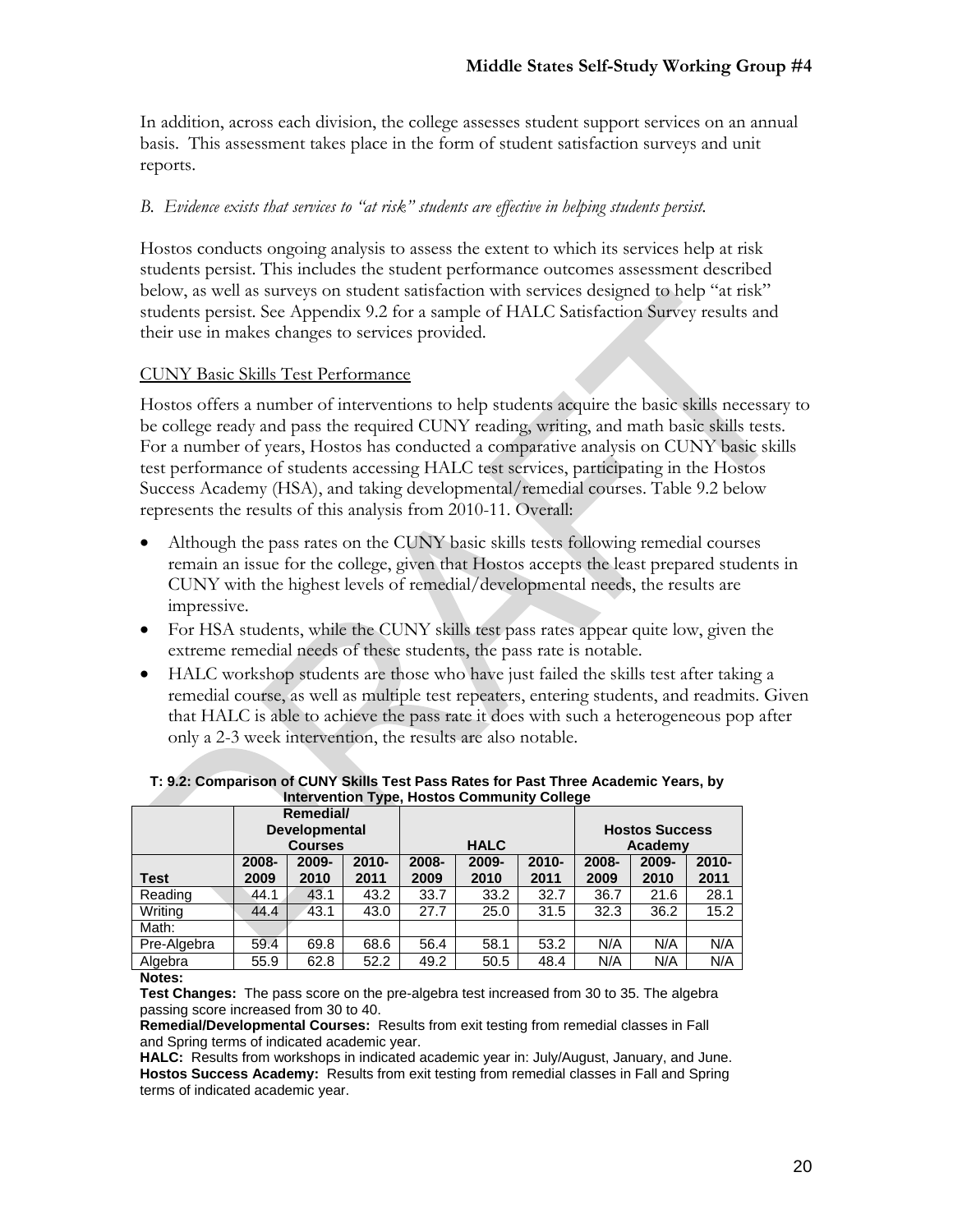For additional information on the performance of entering freshmen overall on the CUNY skills tests, see Appendix 9.3.

### Freshmen Retention Analysis

Hostos also conducts ongoing analysis of freshmen retention as a result of various early academic interventions, including the HSA. Table 9.3 below shows results from its most recent analysis. As the results below indicate, retention for HSA students is about the same as that for entering freshmen overall. This is an accomplishment, given that Hostos' most academically at risk students are targeted to participate in HSA.

|                      |                                                                         | <b>Enrolled in Spring</b><br><b>Initial Number</b><br>2010 |               | <b>Enrolled in Fall</b> | 2010          |         |  |  |  |
|----------------------|-------------------------------------------------------------------------|------------------------------------------------------------|---------------|-------------------------|---------------|---------|--|--|--|
| <b>Starting Term</b> | Group                                                                   | <b>Enrolled</b>                                            | <b>Number</b> | Percent                 | <b>Number</b> | Percent |  |  |  |
| <b>Fall 2010</b>     | <b>HSA</b>                                                              | 38                                                         | 32            | 84.2                    | 24            | 63.2    |  |  |  |
|                      | <b>Entering Freshmen</b>                                                | 1,000                                                      | 834           | 83.4                    | 640           | 64.0    |  |  |  |
| Spring 2011          | <b>HSA</b>                                                              | 23                                                         | N/A           | N/A                     | 16            | 69.6    |  |  |  |
|                      | <b>Entering Freshmen</b>                                                | 695                                                        | N/A           | N/A                     | 484           | 69.6    |  |  |  |
|                      | Note: Data are as of September 15, 2011. Fall 2011 data are preliminary |                                                            |               |                         |               |         |  |  |  |

|  | T 9.3: Retention Analysis - Comparing HSA Students to All Entering Freshmen |
|--|-----------------------------------------------------------------------------|
|  |                                                                             |

### Tutorial Support Analysis

Hostos provides extensive course-based tutorial support through HALC. See Appendix 9.4 for a recent summary of student usage of tutorial

services, online tutorial support, and student supports.

Every year, OIR conducts a grade analysis, comparing the grade distribution of tutored students versus non-tutored students. In 2010- 11, as with at least the past 3-4 years, OIR found that HALC tutored students tend to have higher grades, particularly students taking vocational and pre-vocational courses. Tutored students also have lower percentages of failures or withdrawals from courses. This is particularly the case for students accessing tutoring and taking pre-vocational courses, such as English, biology and chemistry.

#### **Standard 9 Comes Alive at Hostos: Hostos Athletics Have Transfer in Mind**

Let us be real: coaches want to win. But winning is not just about games or conferences for coaches like Jason Geleski at Hostos. He wants his players to succeed on the basketball court, and in the game of life. He is turning his women's basketball team into a force that attracts the attention of four-year college coaches. To read more about his story, go to http://articles.nydailynews.com/2010-11- 29/sports/27082711\_1\_basketball-program-highschool-basketball-court.

This is emblematic of how the College approaches extracurricular activities. For its students, what happens inside and outside of the classroom can change their lives.

# **Question 3: To what extent do Hostos' extracurricular activities foster the students' personal and social development?**

*A. Hostos offers an increasing number of extracurricular activities designed to foster student personal and social development.*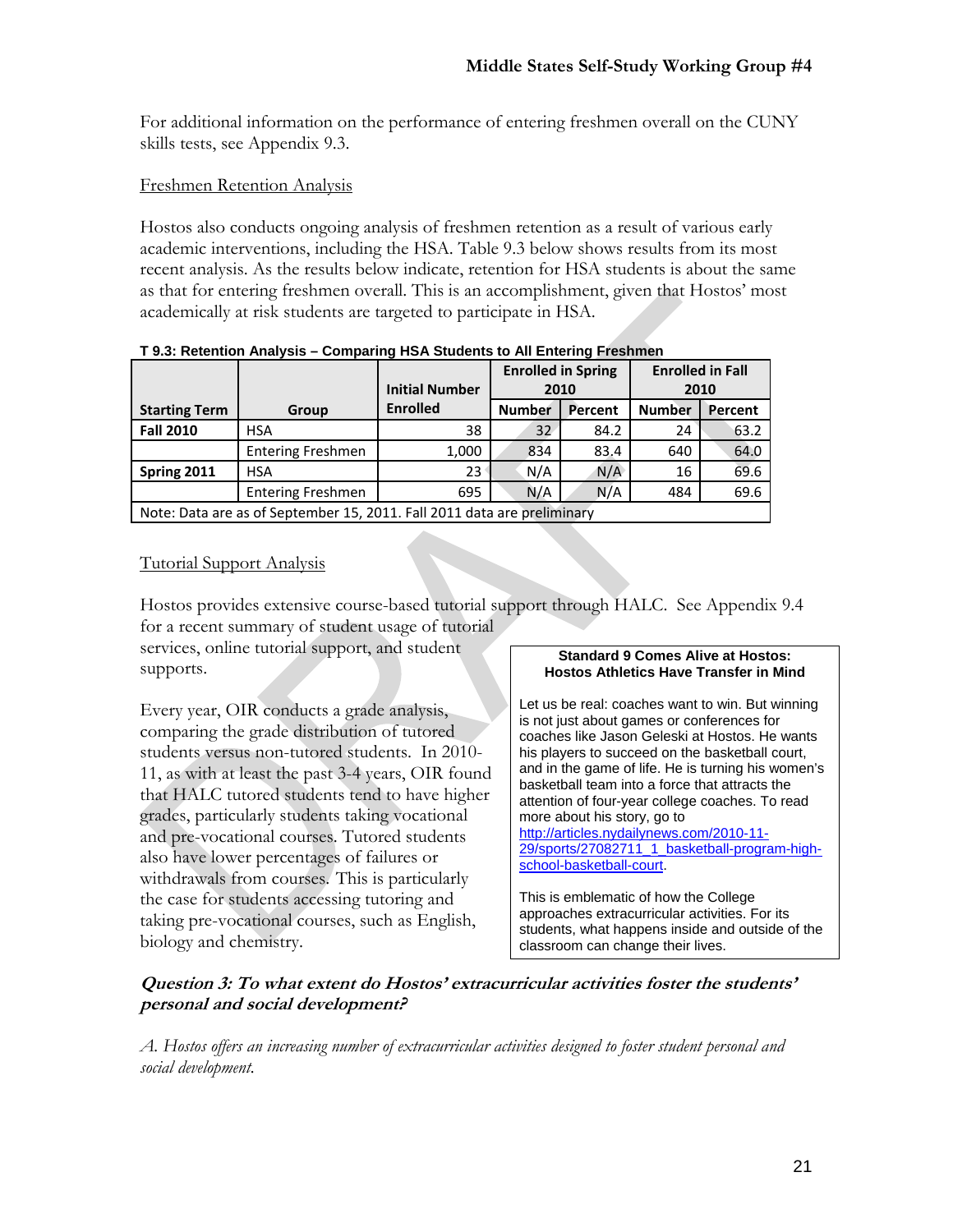Extracurricular activities focused on personal and social growth continue to expand each year. Highlights of note, based on the information in Table 9.4 below, are:

- Since its inception in 2007-08, student participation in the Student Leadership Academy has rapidly expanded from 37 to 135 students. Hostos expects this trend to continue, especially as more leadership programs roll out as outlined in the new 2011-16 strategic plan. Leadership activities are providing opportunities for students to join in national conversations that fundamentally foster personal and social development (e.g., the National Conference on Ethics at West Point – Hostos was the only CUNY College invited).
- In the last five years, the number of students participating in clubs has almost doubled from 1,140 to 2,150. Student demand has led to an increase in the number of clubs from 38 to 53 academic, ethnic, and social clubs. Improved procedures in the budget proposal presentation and review process have also made it possible to fund all clubs.
- Student Government Association elections review (required by CUNY annually) has led to improvements in campaign tactics used by students (e.g., learned about lobbying, etc.).
- The Athletic Department trains student athletes to work as events staff both at Hostos and on the road, providing training in resume building while helping students to earn an income.
- Participation in college-wide committees has held steady.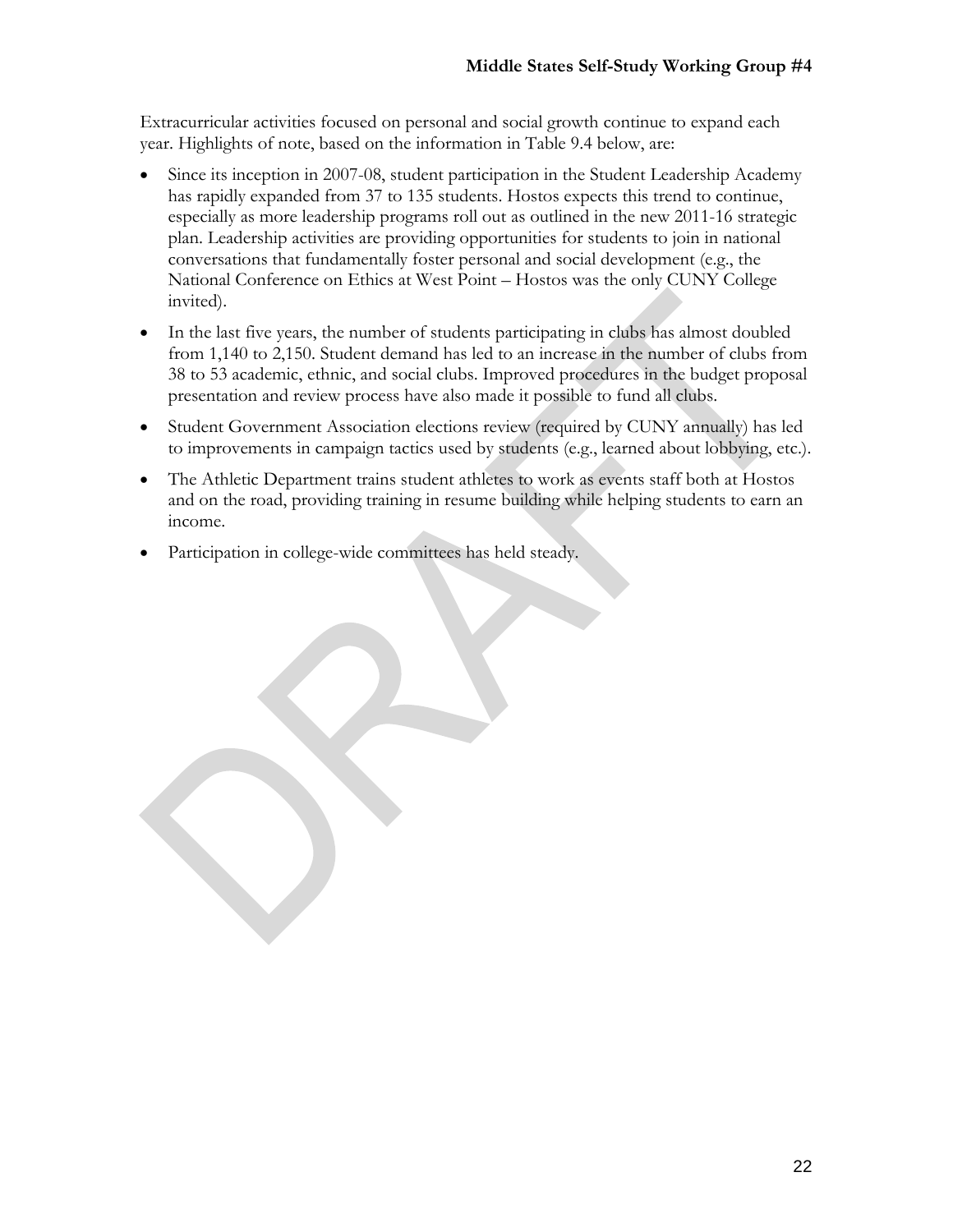| <b>Activity</b>     | <b>Purpose</b>                   | 2006-07                            | 2007-08                                  | 2008-09            | 2009-10            | 2010-11            |  |  |
|---------------------|----------------------------------|------------------------------------|------------------------------------------|--------------------|--------------------|--------------------|--|--|
| Student             | Global                           | N/A                                | 37                                       | 70                 | $100 - 120$        | 135                |  |  |
| Leadership          | citizenship                      |                                    | participants                             | participants       | participants       | participants       |  |  |
| Academy             | through                          |                                    |                                          |                    |                    |                    |  |  |
|                     | scholarship,                     |                                    |                                          |                    |                    |                    |  |  |
|                     | work and                         |                                    |                                          |                    |                    |                    |  |  |
|                     | volunteer                        |                                    |                                          |                    |                    |                    |  |  |
|                     | service                          |                                    |                                          |                    |                    |                    |  |  |
| Office of Student   | Out-of-                          | 38 clubs                           | 36 clubs                                 | 33 clubs           | 42 clubs           | 53 clubs           |  |  |
| <b>Activities</b>   | classroom                        |                                    |                                          |                    |                    |                    |  |  |
|                     | experiences                      | 152 officers -                     | 144 officers -                           | 132 officers       | 168 officers       | 172 officers       |  |  |
| Clubs               | that support                     | clubs                              | clubs                                    | $-$ clubs          | $-$ clubs          | $-$ clubs          |  |  |
| <b>Student</b>      | learning,                        | 1,140                              |                                          | 990                | 1,618              | 2,150              |  |  |
| Government          | leadership<br>development,       | $members -$                        | 1,080<br>members-                        | members -          | members-           | members-           |  |  |
| Association         | and                              | clubs                              | clubs                                    | clubs              | clubs              | clubs              |  |  |
| (SGA)               | community                        |                                    |                                          |                    |                    |                    |  |  |
|                     | and belonging                    | 16 - SGA                           | 16 - SGA                                 | 16 - SGA           | 16 - SGA           | 16 SGA             |  |  |
|                     |                                  |                                    |                                          |                    |                    | members.           |  |  |
| Office of Athletics | Supplement                       | Soccer                             | Soccer                                   | Soccer             | Soccer             | Soccer             |  |  |
|                     | educational                      |                                    |                                          |                    |                    |                    |  |  |
|                     | process                          | Volleyball,                        | Volleyball,                              | Volleyball,        | Volleyball,        | Volleyball,        |  |  |
|                     | through                          |                                    |                                          |                    |                    |                    |  |  |
|                     | physical,                        | Men's                              | Men's                                    | Men's              | Men's              | Men's              |  |  |
|                     | mental and                       | Basketball,                        | Basketball,                              | Basketball,        | Basketball,        | Basketball,        |  |  |
|                     | social                           |                                    |                                          |                    |                    |                    |  |  |
|                     | development;                     | Women's                            | Women's                                  | Women's            | Women's            | Women's            |  |  |
|                     | and enhance                      | <b>Basketball</b>                  | <b>Basketball</b>                        | <b>Basketball</b>  | <b>Basketball</b>  | Basketball         |  |  |
|                     | quality of life                  |                                    |                                          |                    |                    |                    |  |  |
|                     | through                          | Athletic                           | Athletic                                 | Athletic           | Athletic           | Athletic           |  |  |
|                     | physical                         | Leadership                         | Leadership                               | Leadership         | Leadership         | Leadership         |  |  |
|                     | activity                         | Organization                       | Organization                             | Organization       | Organization       | Organization       |  |  |
|                     |                                  | Intramurals                        | <b>Intramurals</b>                       | Intramurals        | Intramurals        | Intramurals        |  |  |
|                     |                                  |                                    |                                          |                    |                    |                    |  |  |
|                     |                                  | Program for                        | Program for                              | Program for        | Program for        | Program for        |  |  |
|                     |                                  | Academic                           | Academic                                 | Academic           | Academic           | Academic           |  |  |
|                     |                                  | Support                            | Support                                  | Support            | Support            | Support            |  |  |
|                     |                                  | Services                           | <b>Services</b>                          | Services           | Services           | Services           |  |  |
|                     |                                  |                                    |                                          |                    |                    |                    |  |  |
|                     |                                  | Event Staff                        | <b>Event Staff</b>                       | <b>Event Staff</b> | <b>Event Staff</b> | <b>Event Staff</b> |  |  |
|                     |                                  | and Life Skills                    | and Life Skills                          | and Life           | and Life           | and Life           |  |  |
|                     |                                  | Workshops                          | Workshops                                | <b>Skills</b>      | <b>Skills</b>      | <b>Skills</b>      |  |  |
|                     |                                  |                                    |                                          | Workshops          | Workshops          | Workshops          |  |  |
| College             | To provide                       |                                    | Charter mandated student representation: |                    |                    |                    |  |  |
| Committees          | forums for                       |                                    |                                          |                    |                    |                    |  |  |
| Hostos              | interaction w/<br>admin, faculty | 7 - Hostos Association,            |                                          |                    |                    |                    |  |  |
| Association         | and staff and                    | 2 - Tech Fee                       |                                          |                    |                    |                    |  |  |
|                     | be part of                       |                                    |                                          |                    |                    |                    |  |  |
| Tech Fee            | decision-                        | 12 - College-Wide Senate           |                                          |                    |                    |                    |  |  |
| Committee           | making that                      |                                    |                                          |                    |                    |                    |  |  |
|                     | impact the                       | 30 - Senate subsidiary committees. |                                          |                    |                    |                    |  |  |
| College-wide        | college                          |                                    |                                          |                    |                    |                    |  |  |
| Senate and          | community as                     |                                    |                                          |                    |                    |                    |  |  |
| committees          | a whole                          |                                    |                                          |                    |                    |                    |  |  |
|                     |                                  |                                    |                                          |                    |                    |                    |  |  |

T 9.4: Snapshot of Extracurricular Activities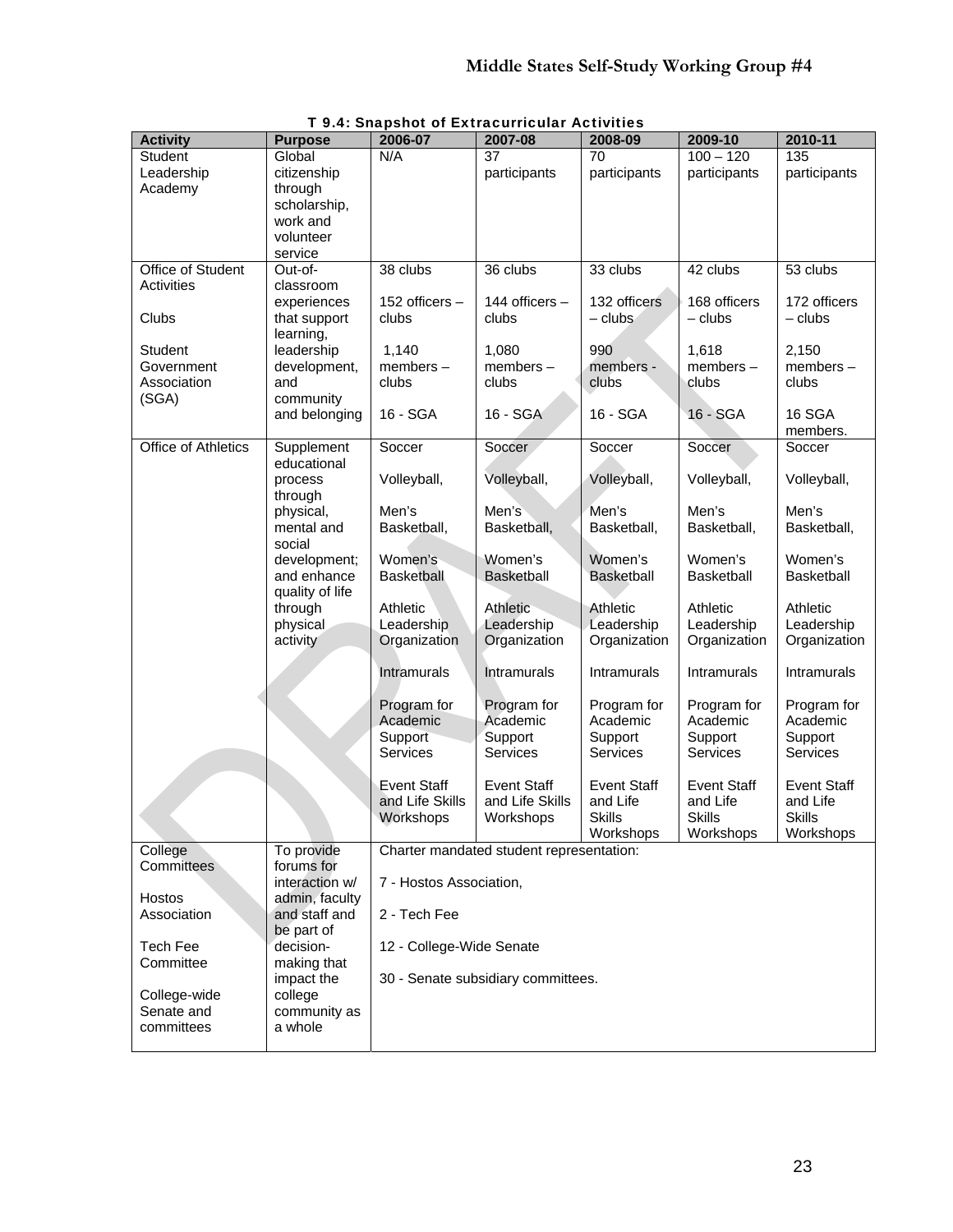*B. Evidence exists that students feel extracurricular activities foster their personal and social development* 

As shown in Table 9.5 below, students that participated in recent SDEM Student Satisfaction Surveys reported positively on Hostos extracurricular activities

| <b>Effect on Students</b>                                                    | <b>Response</b><br>Count | <b>Response</b><br><b>Percentage</b> |
|------------------------------------------------------------------------------|--------------------------|--------------------------------------|
| Made me feel more at home                                                    | 34                       | 9.26%                                |
| Introduced me to new friends                                                 | 55                       | 14.99%                               |
| Increased my involvement in college events                                   | 48                       | 13.08%                               |
| Helped me to get a scholarship                                               | 17                       | 4.63%                                |
| Improved my communication and leadership skills                              | 44                       | 11.99%                               |
| Introduced me to people outside of the college                               | 25                       | 6.81%                                |
| Helped me to get a job or improve my job skills                              | 14                       | 3.81%                                |
| Increased my knowledge and understanding of college services and<br>programs | 39                       | 10.63%                               |
| Introduced me to faculty and staff                                           | 37                       | 10.08%                               |
| Helped me to focus on my career or classes                                   | 28                       | 7.63%                                |
| Helped me to become involved in community service (outside the<br>college)   | 21                       | 5.72%                                |
| Other                                                                        | 24                       | 6.54%                                |
| Number of respondents                                                        | 367                      |                                      |

| T 9.5: Student Satisfaction with Hostos Extracurricular Activities |
|--------------------------------------------------------------------|
|--------------------------------------------------------------------|

 *Source: 2007-08 SDEM Student Satisfaction Survey* 

While the number of respondents to these questions was not very high, the overall responses suggest that participation in extracurricular activities has a positive effect on students, particularly as those activities foster personal and social development.

Further, in the 2010 Student Experience Survey (SES), 56 percent of the respondents indicated that they were either 'Satisfied' or 'Very Satisfied' with the student organizations at Hostos, compared to 50 percent for the CUNY community colleges. (2010 SES, Table 9C, page 74, www.oira.cuny.edu)

# *C. Evidence exists that SDEM uses data to improve services*

The evidence that SDEM conducts assessment and uses assessment findings to improve services is substantial**.** For example, when Hostos discovered through SDEM surveys that more students were seeking opportunities to build their leadership skills, SDEM strengthened the leadership development related activities for students in clubs, including opportunities for students to learn how to develop and manage budgets. See Appendix 9.5 for further details on this and other examples.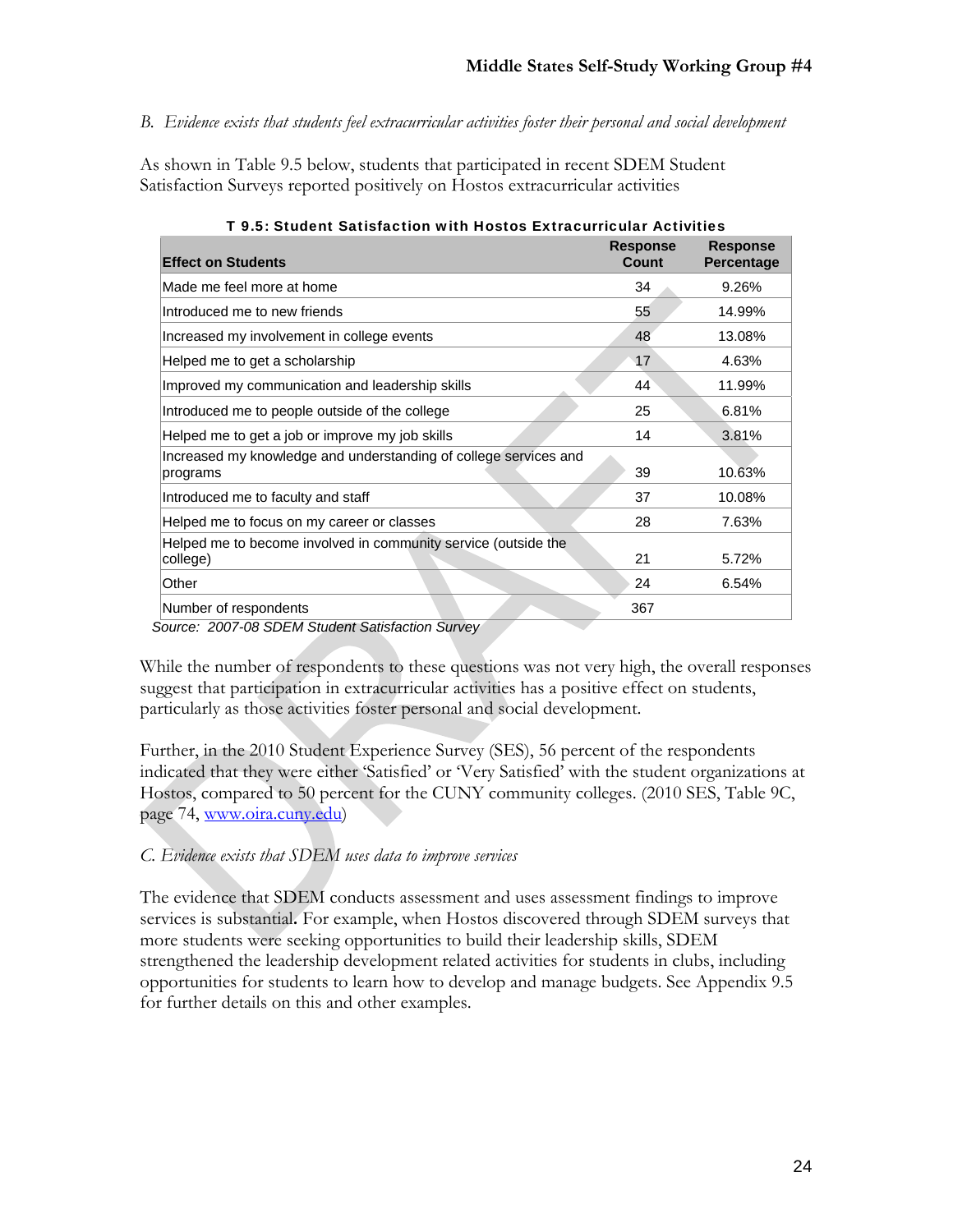**Question 4: How does the institution assess the effectiveness of student advisement services and how is that information used to improve those services?** 

*A. Hostos offers a number of student advisement services and an increasing number of students are using these services.* 

Table 9.6 below details existing student advisement tools and services.

| Service/Tool                                                         | <b>Purpose</b>                                                                                                                       |
|----------------------------------------------------------------------|--------------------------------------------------------------------------------------------------------------------------------------|
| Dean of Students Office                                              | Advisement of students subject to dismissal                                                                                          |
| Academic Advisement                                                  | For continuing students in the academic majors of Liberal Arts & Sciences<br>(A.A. & A.S.)                                           |
|                                                                      | Produces Faculty Guide to Registration and runs advisement workshops<br>to assist faculty                                            |
| Academic Achievement<br>Office                                       | For first year entering freshmen and transfer in students                                                                            |
| <b>SDEM Auxiliary</b><br>Advisement Team and<br>Academic Achievement | Advisement for students with GPA of 2.0 or less (i.e., students on<br>probation)                                                     |
| Faculty departmental<br>advisement                                   | Advisement of students in non-liberal arts majors (e.g., allied health<br>programs, criminal justice, digital design)                |
| <b>TAP Audit System</b>                                              | Computerized system that determines courses that financial aid will cover<br>for students                                            |
| <b>DegreeWorks</b>                                                   | Web-based tracking tool that helps students determine courses still<br>needed for graduation                                         |
| SIMS/eSIMS*                                                          | Advisors use to check student placement testing information to help<br>students navigate academic requirements<br>$0.010 \pm 0.0100$ |

| T 9.6: Snapshot of Student Advisement Tools and Services |  |  |
|----------------------------------------------------------|--|--|
|----------------------------------------------------------|--|--|

\*To be replaced Spring 2012 with the CUNY First System

Table 9.7 below provides an example of the increase in student usage of advisement supports. While the percentage of students using DegreeWorks is about the same, the actual number has increased dramatically, from 3,484 to 4,870 (about a 1/3 increase).

| <b>1.9.7: Degree and Continuing Students</b> |                              |                              |                                      |                 |  |  |  |  |
|----------------------------------------------|------------------------------|------------------------------|--------------------------------------|-----------------|--|--|--|--|
| <b>Semester</b>                              | # Used<br><b>Degreeworks</b> | <b>Total Degree Students</b> | % of Total Degree<br><b>Students</b> | <b>Total EM</b> |  |  |  |  |
| Spring 2008                                  | 3484                         | 4390                         | 79.36%                               | 5144            |  |  |  |  |
| <b>Fall 2008</b>                             | 3234                         | 4742                         | 68.19%                               | 5599            |  |  |  |  |
| Spring 2009                                  | 3827                         | 4849                         | 78.92%                               | 5598            |  |  |  |  |
| <b>Fall 2009</b>                             | 3528                         | 5409                         | 65.22%                               | 6216            |  |  |  |  |
| Spring 2010                                  | 4650                         | 5951                         | 78.13%                               | 6583            |  |  |  |  |
| <b>Fall 2010</b>                             | 4285                         | 5825                         | 73.56%                               | 6566            |  |  |  |  |
| Spring 2011                                  | 4870                         | 6343                         | 76.77%                               | 7017            |  |  |  |  |

|  |  | T 9.7: Degree and Continuing Students |  |
|--|--|---------------------------------------|--|
|  |  |                                       |  |

*B. Hostos has some usage/satisfaction data, but not as much process data on the effectiveness of these services.*

Hostos reviews the biennial Student Experience Survey, which contains questions on student satisfaction with advisement services. The two most recent surveys administered show that there has been an increase in student satisfaction with academic advisement at Hostos. In the 2008 SES, 55 percent of the respondents were either satisfied or very satisfied with academic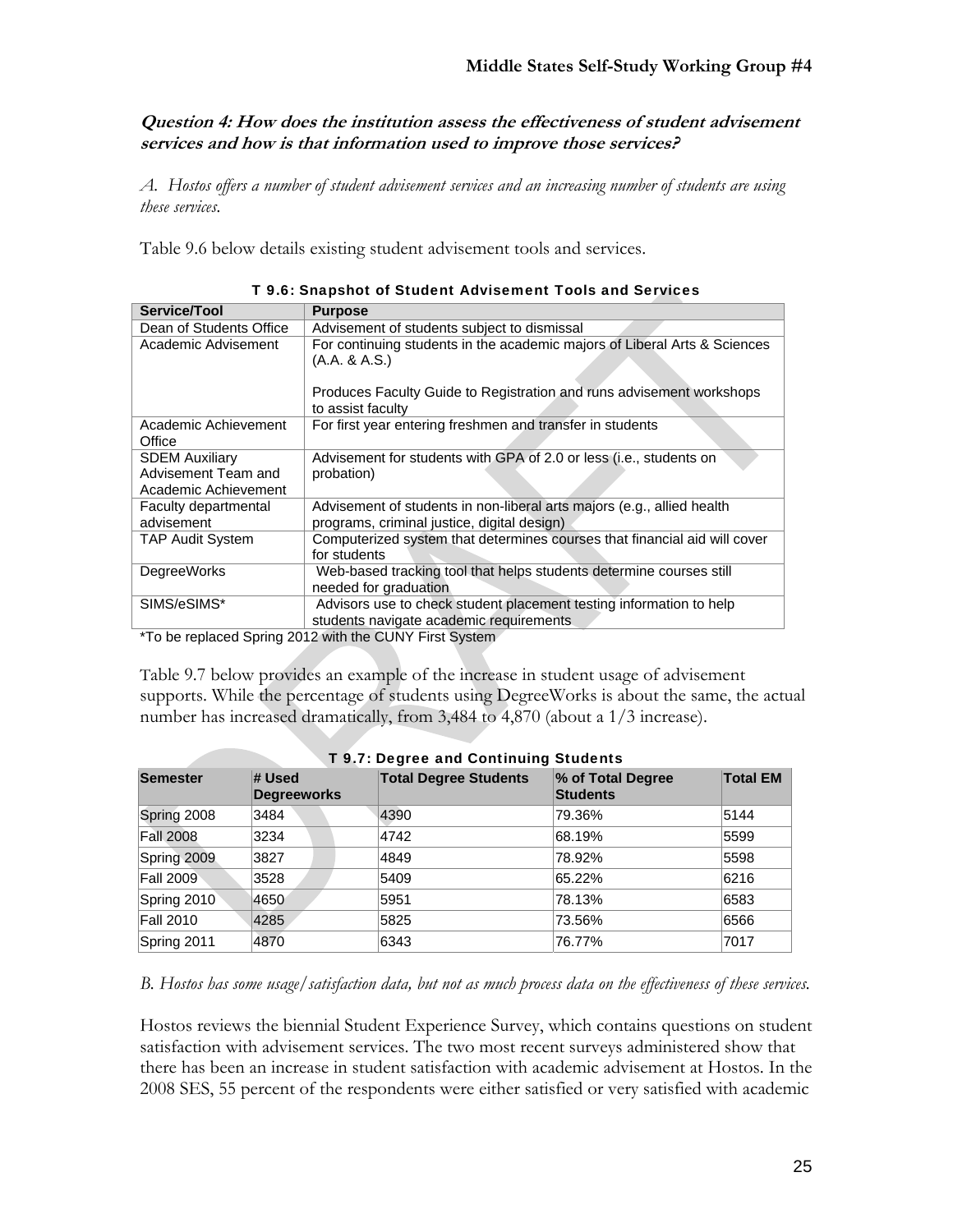$\Delta$ 

advisement at Hostos, compared to 57 percent for all CUNY community colleges. In the 2010 SES, 61 percent of the Hostos responded expressed they were either satisfied or very satisfied with academic advisement, compared to 60 percent for all CUNY community colleges.

As part of the implementation of the new 2011-12 strategic plan, efforts are underway to improve the assessment of advisement services on campus. This past spring, OAA and SDEM held a joint retreat to initiate activities to improve and assess advisement services at the college. Hostos just appointed its first faculty fellow this past summer to spearhead this advisement effort.

# **Relationship to Other Standards**

The issue of student support services relates to many other standards. However, the questions here relate most directly to the following other question examined by this working group.

| Working |                                      |             |
|---------|--------------------------------------|-------------|
| Group   | Standard                             | Question(s) |
|         | 8 – Student Admissions and Retention |             |

#### **Recommendations**

- 1. More uniform and comprehensive assessment of student support services is needed, especially on the assessment of student advisement.
- 2. Explore the creation of systems and structures to make Hostos' multiple academic and non-academic supports more holistic and accessible to students and responsive to departmental content needs.
- 3. Institute early warning system Hostos has lots of helpful student supports, but needs a system to coordinate across supports so that it can keep abreast of the whole needs of each student, as well as the aggregate needs of its student body.
- 4. Develop more measures to capture data regarding students' personal and social development to provide better support services and extracurricular activities.
- 5. Increase student awareness of advisement services.
- 6. Provide ongoing training to faculty advisors to keep up to date on requirements relevant to advisement.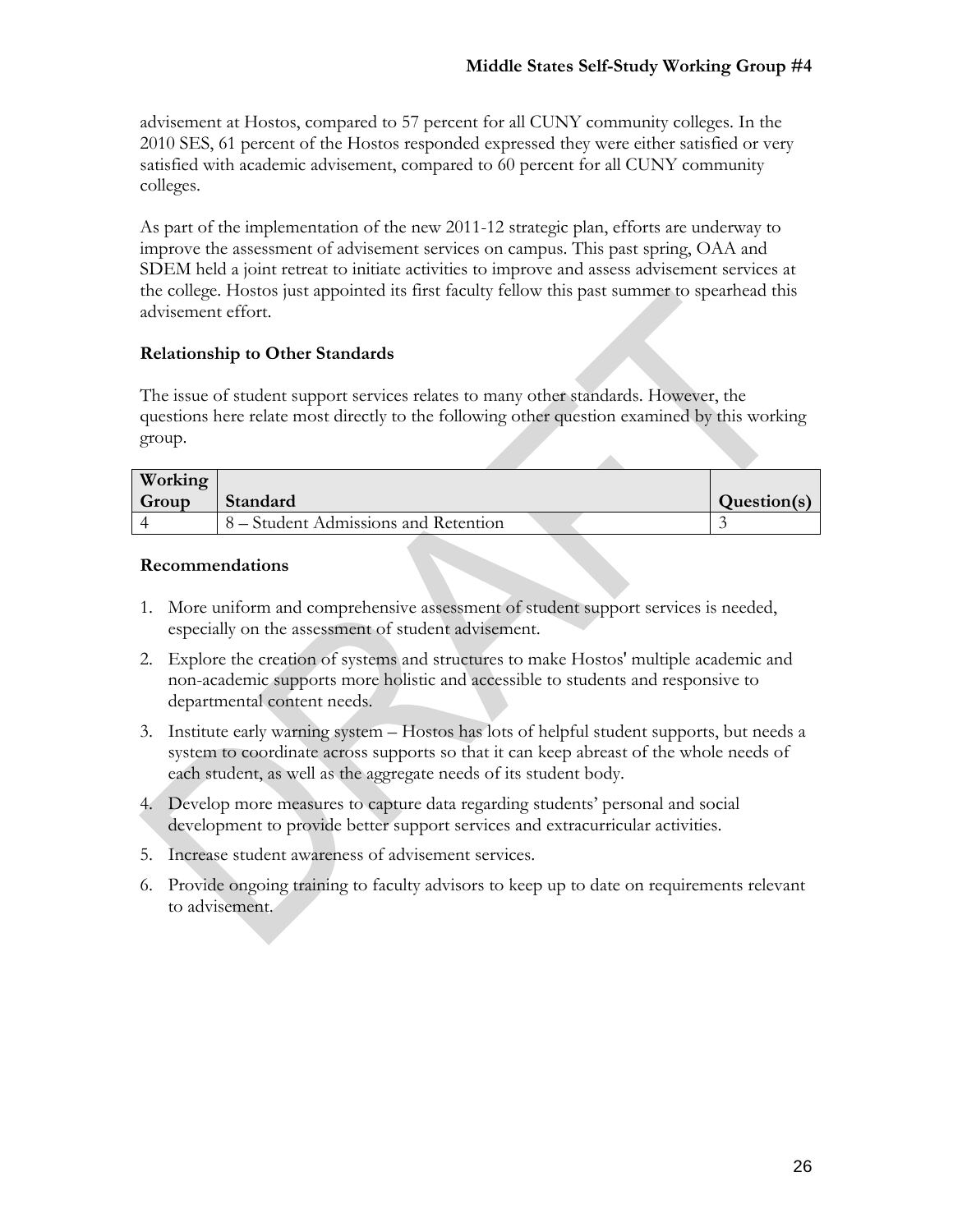# **Appendix 8.1 – OFA Counter Services Survey, Sample Year, Sample Question Response**

OFA Counter Services Survey Date: Academic Year 07-08 # that came to the counter: 7,939 # that completed the survey: 358

| What is you evaluation of |     | Excellent | Good |        | Fair |       | Poor |     |
|---------------------------|-----|-----------|------|--------|------|-------|------|-----|
| F.A Services to           | 256 | 76%       |      | $19\%$ |      | $4\%$ |      | 15% |
| Students?                 |     |           |      |        |      |       |      |     |

Overall evaluation of services indicates 95% excellent to good and 19% fair to poor.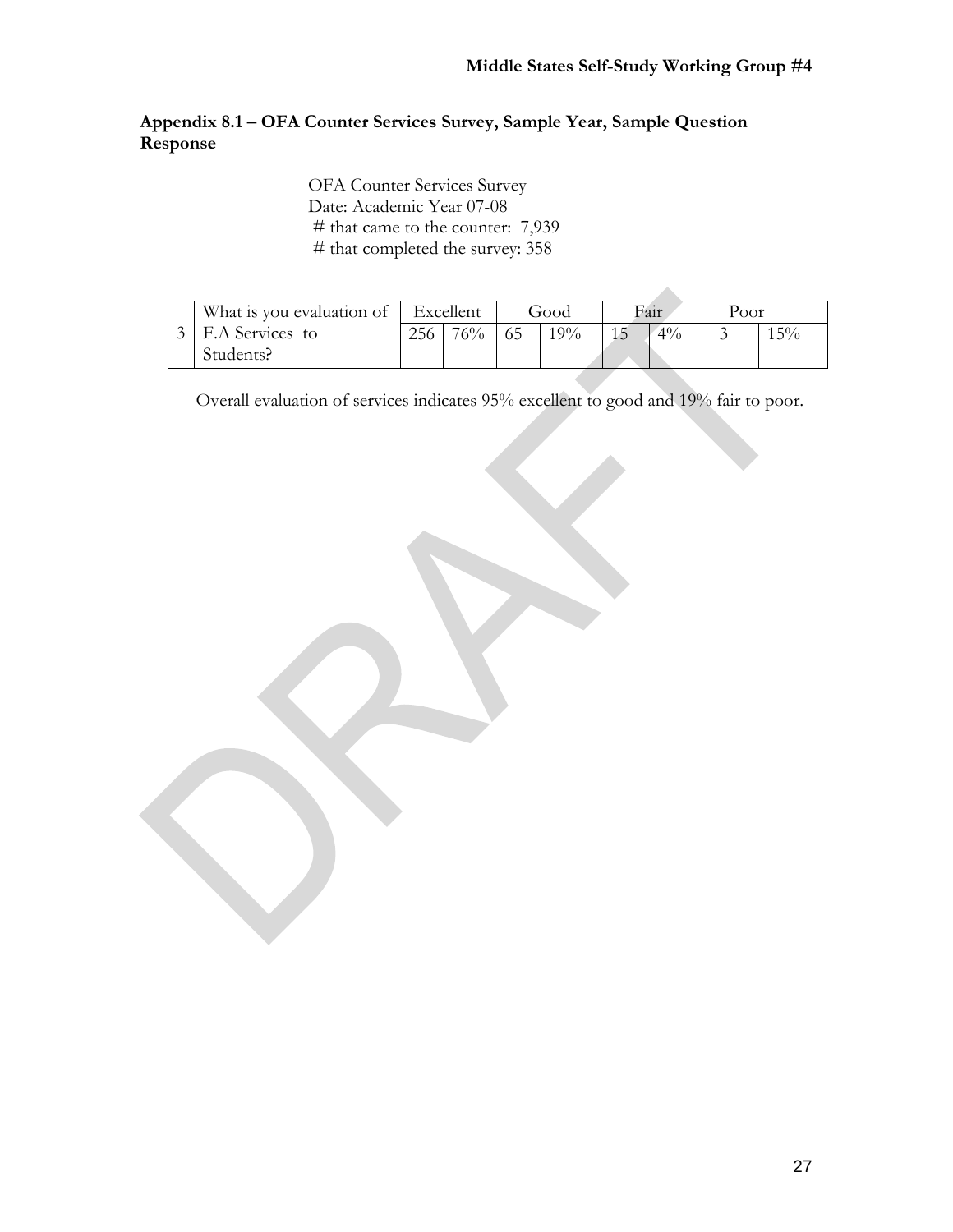# **Appendix 8.2 – Sample OIR Term Profile, Fall 2010 (also available at http://www.hostos.cuny.edu/about/pdf/student\_profile\_fall202\_to\_fall2010.pdf)**



Print Date: 10/20/2011

28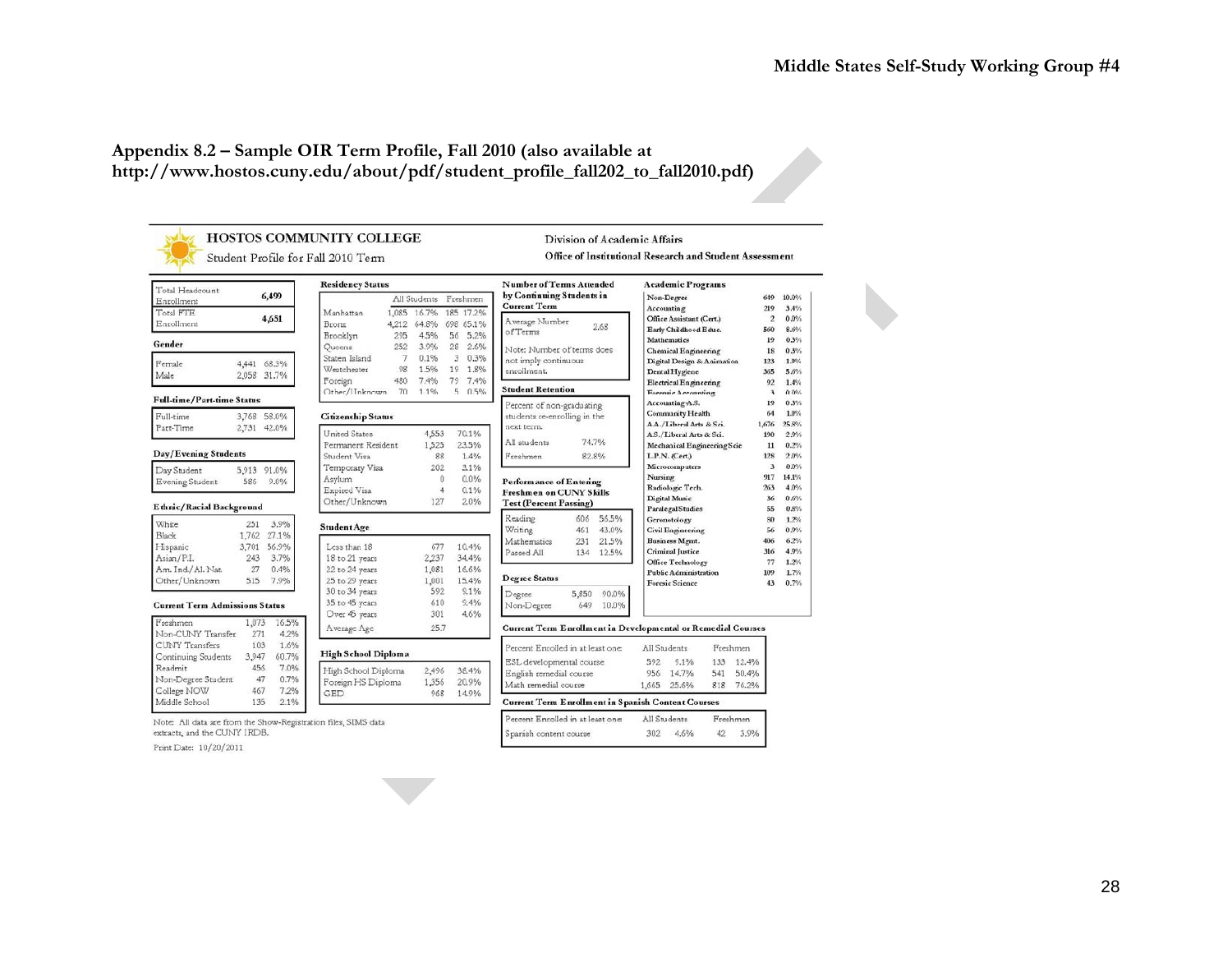**Appendix 9.1: Credits and GPA Requirements for Maintaining Good Academic Standing** 

| <b>Credits</b><br><b>Attempted</b> | <b>Minimum Cumulative GPA</b><br>(Index) |  |  |  |
|------------------------------------|------------------------------------------|--|--|--|
| $00 - 12.5$                        | 1.50                                     |  |  |  |
| $13 - 24.5$                        | 1.75                                     |  |  |  |
| 25 - upward                        | 2.00                                     |  |  |  |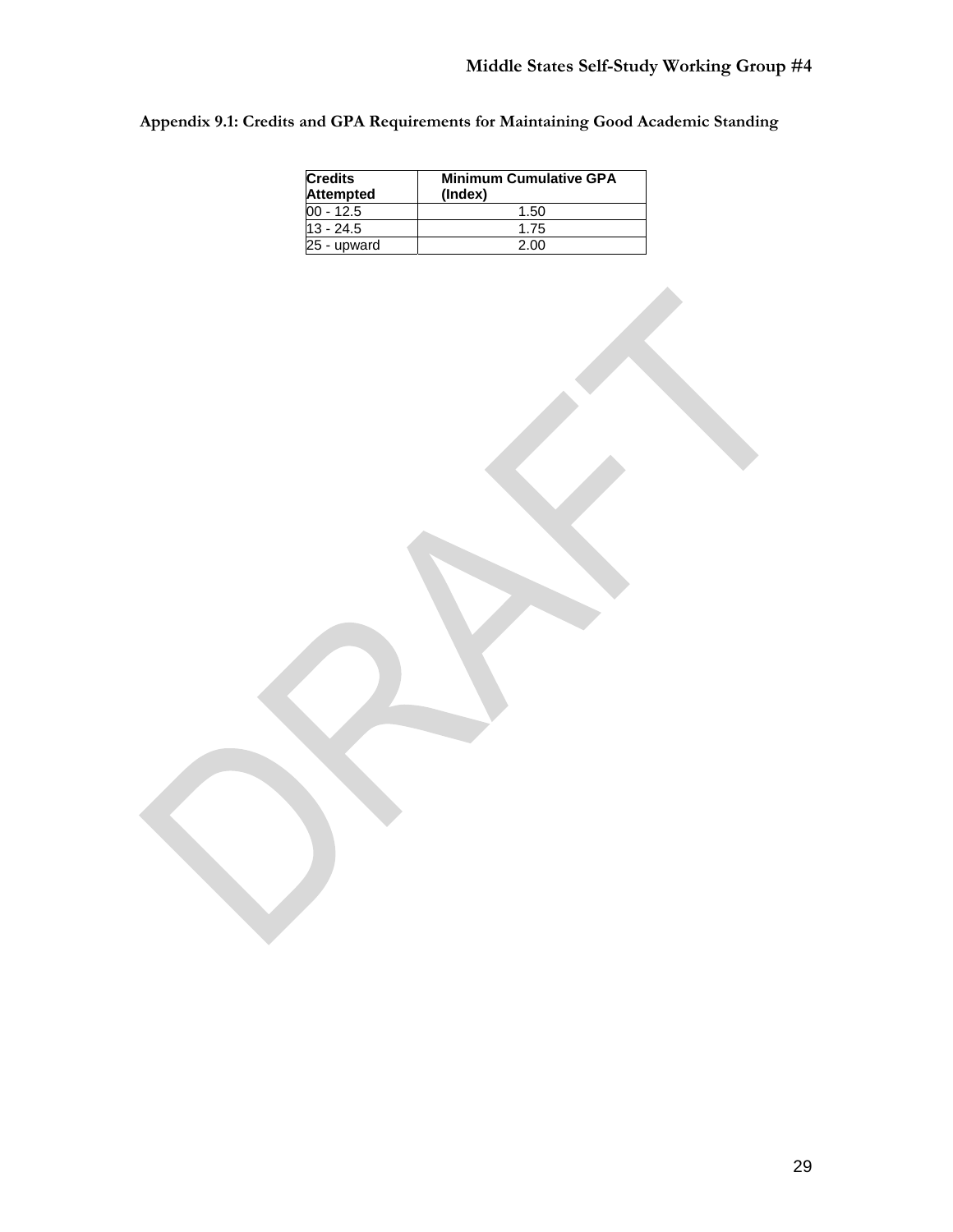# **Appendix 9.2 - HALC Satisfaction Survey – Assessment Results and their Use in Making Changes**

Every semester HALC conducts a Satisfaction Survey. The results are analyzed and the HALC administrators implement the necessary changes in order to provide better services to the students. This is an on going process.

According to AY 2008-10 HALC Satisfaction Survey results:

- Students are referred to HALC either by their teacher or a classmate
- Students go to HALC at least once a week
- Students check the HALC website at least once per semester
- Students evaluated the "availability" of tutoring between excellent and good
- Students evaluated the "quality of tutoring" between excellent and good
- Students evaluated the "usefulness of handouts" between excellent and good
- Students evaluated the "usefulness of computer programs" between excellent and good
- Students evaluated the "uselfuness of computer programs" between excellent and good
- Students evaluated the "uselfuness of HALC website" between excellent and good
- Students evaluated the "ACT prep workshops" between excellent and good
- Students evaluated the "record keeping of their work" good
- Students evaluated the "space available at the center" good
- Students evaluated the "responsiveness of HALC directors/coordinators" good
- Between 20% and 50%, students found the Virtual HALC helpful
- Students overall satisfacition, 45% to 55% good, and 26% to 33% excellent

Resulting Changes:

- Increased faculty, staff and students' awareness of the services available at HALC
- Enhanced Virtual HALC
- Implemented 2 days paid training for tutors at the beginning of each semester
- Hired more tutors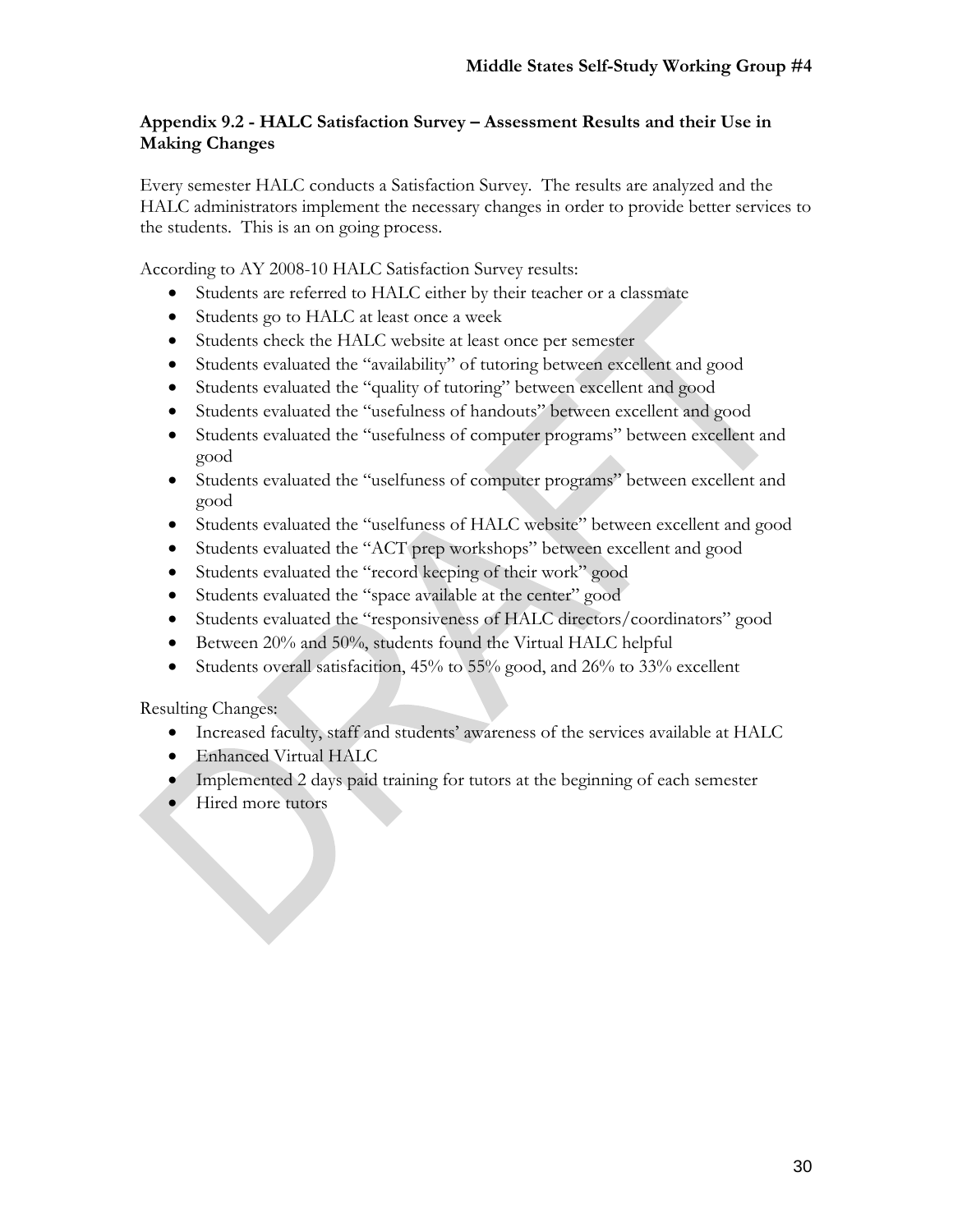|                                                    |                  | <b>Fall 2006</b> |             | <b>Fall 2007</b> |                  | <b>Fall 2008</b> | <b>Fall 2009</b> |       | <b>Fall 2010</b> |       |
|----------------------------------------------------|------------------|------------------|-------------|------------------|------------------|------------------|------------------|-------|------------------|-------|
|                                                    | N                | $\%$             | N           | ℅                | N                | ℅                | N                | $\%$  | N                | $\%$  |
| <b>Reading Test</b>                                |                  |                  |             |                  |                  |                  |                  |       |                  |       |
| Pass                                               | 319              | 40.5             | 364         | 44.8             | 322              | 35.6             | 429              | 36.4  | 366              | 33.1  |
| Fail                                               | 390              | 49.6             | 357         | 43.9             | 464              | 51.3             | 540              | 45.8  | 490              | 44.3  |
| Exempt                                             | 78               | 9.9              | 92          | 11.3             | 119              | 13.1             | 209              | 17.7  | 250              | 22.6  |
| No Score                                           | $\boldsymbol{0}$ | 0.0              | $\mathbf 0$ | 0.0              | $\boldsymbol{0}$ | 0.0              | $\mathbf{0}$     | 0.0   | 1                | 0.1   |
| Total                                              | 787              | 100.0            | 813         | 100.0            | 905              | 100.0            | 1,178            | 100.0 | 1,107            | 100.0 |
| <b>Writing Test</b>                                |                  |                  |             |                  |                  |                  |                  |       |                  |       |
| Pass                                               | 180              | 22.9             | 202         | 24.8             | 207              | 22.9             | 266              | 22.6  | 222              | 20.1  |
| Fail                                               | 529              | 67.2             | 519         | 63.8             | 580              | 64.1             | 702              | 59.6  | 634              | 57.3  |
| Exempt                                             | 78               | 9.9              | 92          | 11.3             | 118              | 13.0             | 209              | 17.7  | 250              | 22.6  |
| No Score                                           | $\mathbf 0$      | 0.0              | 0           | 0.0              | $\mathbf{0}$     | 0.0              | 1                | 0.1   | 1                | 0.1   |
| Total                                              | 787              | 100.0            | 813         | 100.0            | 905              | 100.0            | 1,178            | 100.0 | 1,107            | 100.0 |
|                                                    |                  |                  |             |                  |                  |                  |                  |       |                  |       |
| Pass                                               | 138              | 17.5             | 148         | 18.2             | 106              | 11.7             | 128              | 10.9  | 100              | 9.0   |
| Fail                                               | 587              | 74.6             | 585         | 72.0             | 701              | 77.5             | 889              | 75.5  | 874              | 79.0  |
| Exempt                                             | 62               | 7.9              | 79          | 9.7              | 98               | 10.8             | 161              | 13.7  | 132              | 11.9  |
| No Score                                           | $\mathbf 0$      | 0.0              | 1           | 0.1              | $\mathbf 0$      | 0.0              | $\mathbf 0$      | 0.0   | 1                | 0.1   |
| Total                                              | 787              | 100.0            | 813         | 100.0            | 905              | 100.0            | 1,178            | 100.0 | 1,107            | 100.0 |
|                                                    |                  |                  |             |                  |                  |                  |                  |       |                  |       |
| Met or Exempt<br>from All 3 Skills<br><b>Tests</b> | 84               | 10.7             | 121         | 14.9             | 102              | 11.3             | 153              | 13.0  | 136              | 12.3  |
| Failed All 3<br><b>Skills Tests</b>                | 281              | 35.7             | 266         | 32.7             | 339              | 37.5             | 388              | 32.9  | 379              | 34.2  |

**Appendix 9.3: Performance of Entering Freshmen on the CUNY Skills Tests in Reading, Writing, and Mathematics**

In Fall 2008, the passing score on COMPASS Math was increased from 27 to 30 on both parts of the test.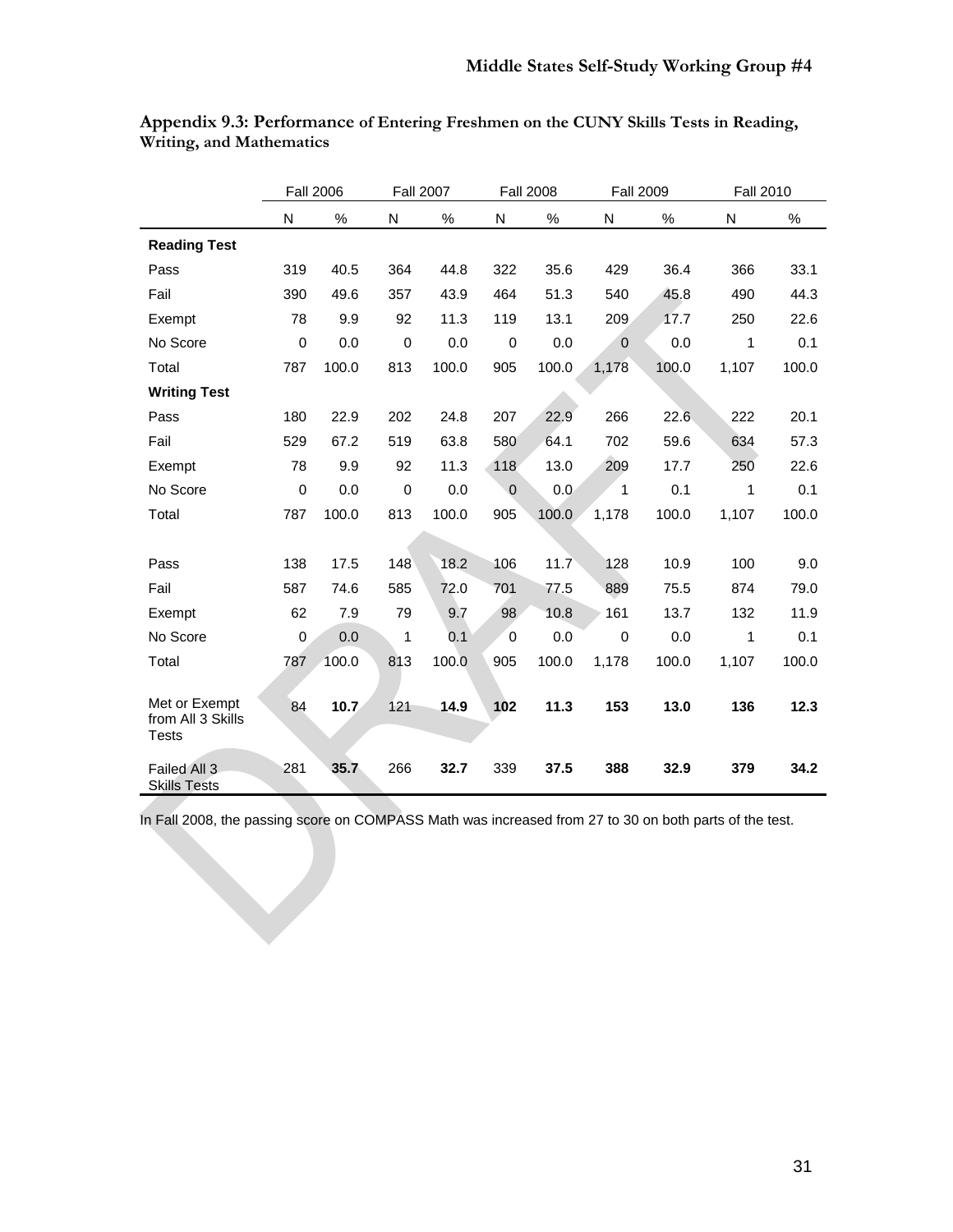٦

| AY 10-11 Tutoring Services, Online Tutorial support and Study<br><b>Support</b> |                                     |              |                     |                 |  |
|---------------------------------------------------------------------------------|-------------------------------------|--------------|---------------------|-----------------|--|
|                                                                                 | <b>Total Services by Department</b> |              |                     |                 |  |
| Academic<br><b>Department</b>                                                   | Fall 10                             | Winter<br>11 | <b>Spring</b><br>11 | <b>AY Total</b> |  |
| <b>Allied Health</b><br><b>Behavioral and Social</b>                            | 336                                 |              | 187                 | 523             |  |
| Science                                                                         | 422                                 |              | 550                 | 972             |  |
| <b>Business</b><br><b>Health and Human</b>                                      | 514                                 |              | 451                 | 965             |  |
| Services                                                                        | 71                                  |              | 141                 | 212             |  |
| <b>Humanities</b>                                                               | 360                                 |              | 319                 | 679             |  |
| <b>Mathematics</b>                                                              | 7003                                |              | 7106                | 14109           |  |
| Mathematics Lab Hour<br>Natural and Physical                                    | 4989                                |              | 5026                | 10015           |  |
| Sciences                                                                        | 887                                 |              | 628                 | 1515            |  |
| <b>Writing Center</b>                                                           | 1497                                |              | 1775                | 3272            |  |
| Other                                                                           | 1227                                |              | 1381                | 2608            |  |
| E-Tutoring                                                                      | 83                                  |              | 96                  | 179             |  |
| <b>Overall Tutoring</b><br><b>Sessions</b>                                      |                                     |              |                     | 34870           |  |
| <b>Study Support</b>                                                            | 3296                                |              | 2522                | 5818            |  |
| <b>Virtual HALC</b>                                                             | 549                                 | 106          | 527                 | 1182            |  |

**Appendix 9.4: Perkins Funded Tutorial and Study Support, 2010-2011** 

<u> Tanzania (</u>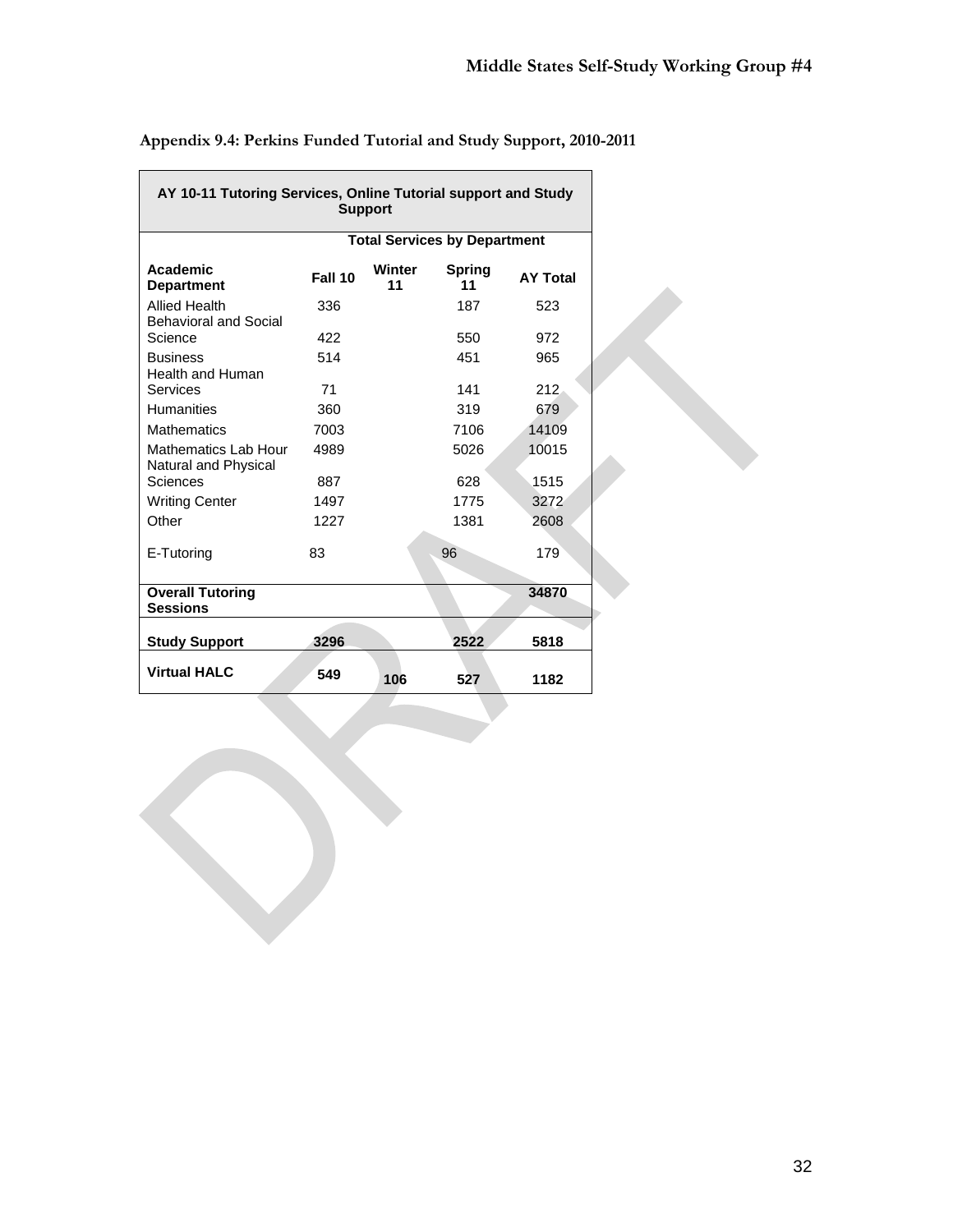| Need/Issue                        | Action(s)                                                                                                           | <b>Intended Outcome</b>                                                                                     | <b>Action Implemented</b> | <b>Results since</b><br>implementation                                                           |
|-----------------------------------|---------------------------------------------------------------------------------------------------------------------|-------------------------------------------------------------------------------------------------------------|---------------------------|--------------------------------------------------------------------------------------------------|
| Information                       | Created "The<br>Link" a weekly<br>electronic events<br>and information<br>quide                                     | To encourage students to<br>become more involved in<br>student life by informing<br>them of upcoming events | Spring 2006               | 36 Issues of "The<br>Link" published<br>each year                                                |
| Connection                        | Simplified club<br>registration<br>process                                                                          | To encourage more<br>students to create clubs                                                               | <b>Fall 2006</b>          | # of clubs increased<br>from 38 to 43 and<br>club membership<br>increased from<br>1,140 to 2,150 |
| Venue for<br>Community<br>Service | <b>Created Student</b><br>Leadership<br>Academy                                                                     | To provide leadership<br>training and promote<br>community service                                          | <b>Fall 2007</b>          | Participation<br>increased from 37<br>to 135                                                     |
| Connection                        | Developed the<br>Program for<br>Academic Support<br>Services (PASS)                                                 | To ensure our student-<br>athletes good academic<br>guidance and standing                                   | <b>Fall 2008</b>          | # of students<br>receiving academic<br>guidance increased<br>from $28$ to $68$                   |
| Lack of Life Skills               | Developed<br>continuous series<br>of workshops<br>(from Etiquette to<br>Sexually<br><b>Transmitted</b><br>diseases) | To help our students to<br>develop social and life skills                                                   | Spring 2009               | <b>Student</b><br>participation<br>doubled from 40 to<br>80                                      |

# Appendix 9.5: Student Needs/Issues Identified by SDEM and Actions Taken